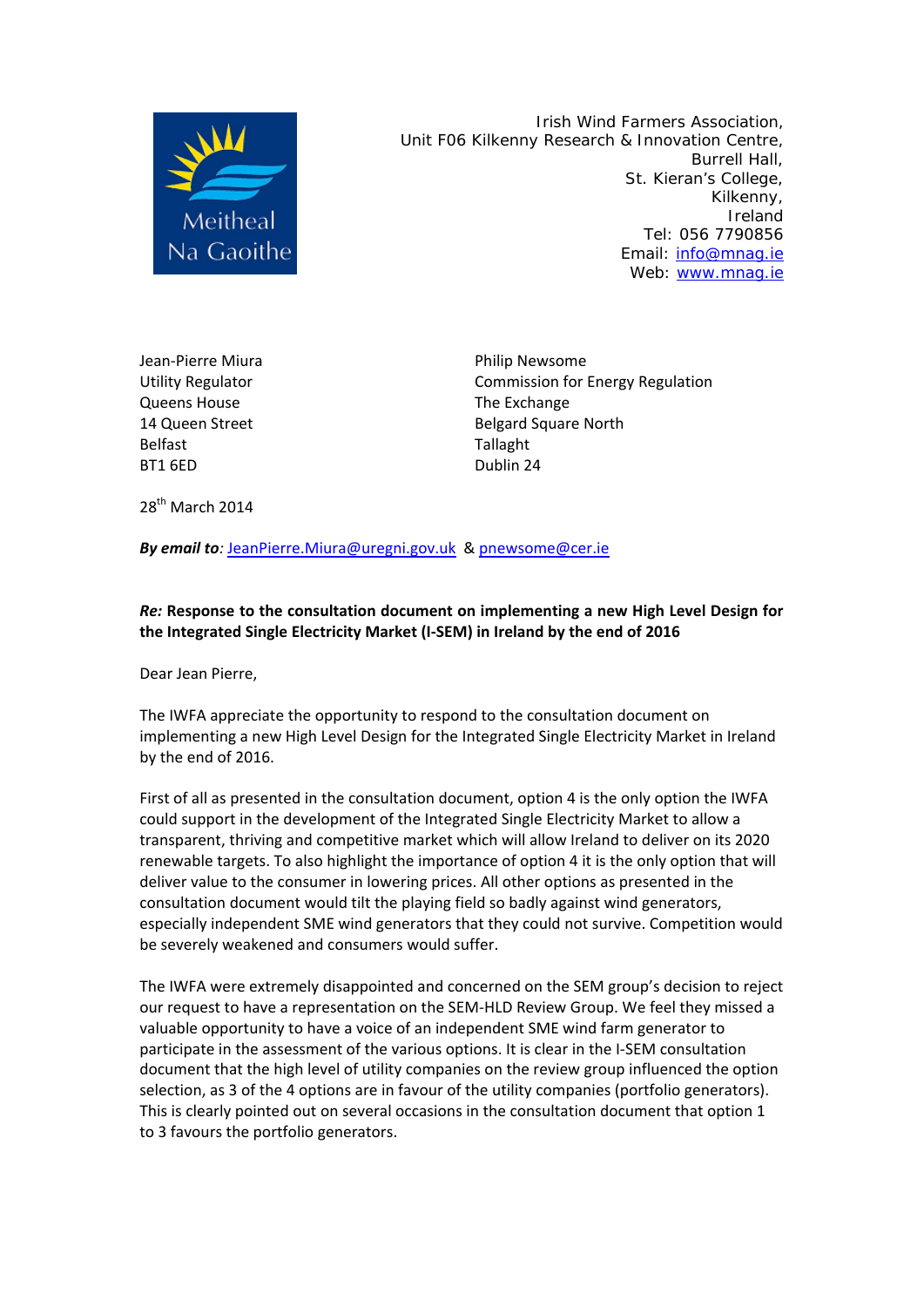The IWFA would finally like to thank the I‐SEM committee for attending our workshop and positive engagement with us on numerous occasions to discuss the consultation paper and address our questions on the four options. We look forward to a positive and constructive participation in the final stages of the I‐SEM design.

Yours sincerely,

**James Carville**\_\_\_\_\_\_\_\_\_\_\_\_\_\_\_\_\_\_\_\_\_\_\_\_\_\_\_\_\_

James Carville, Chairman Irish Wind Farmers Association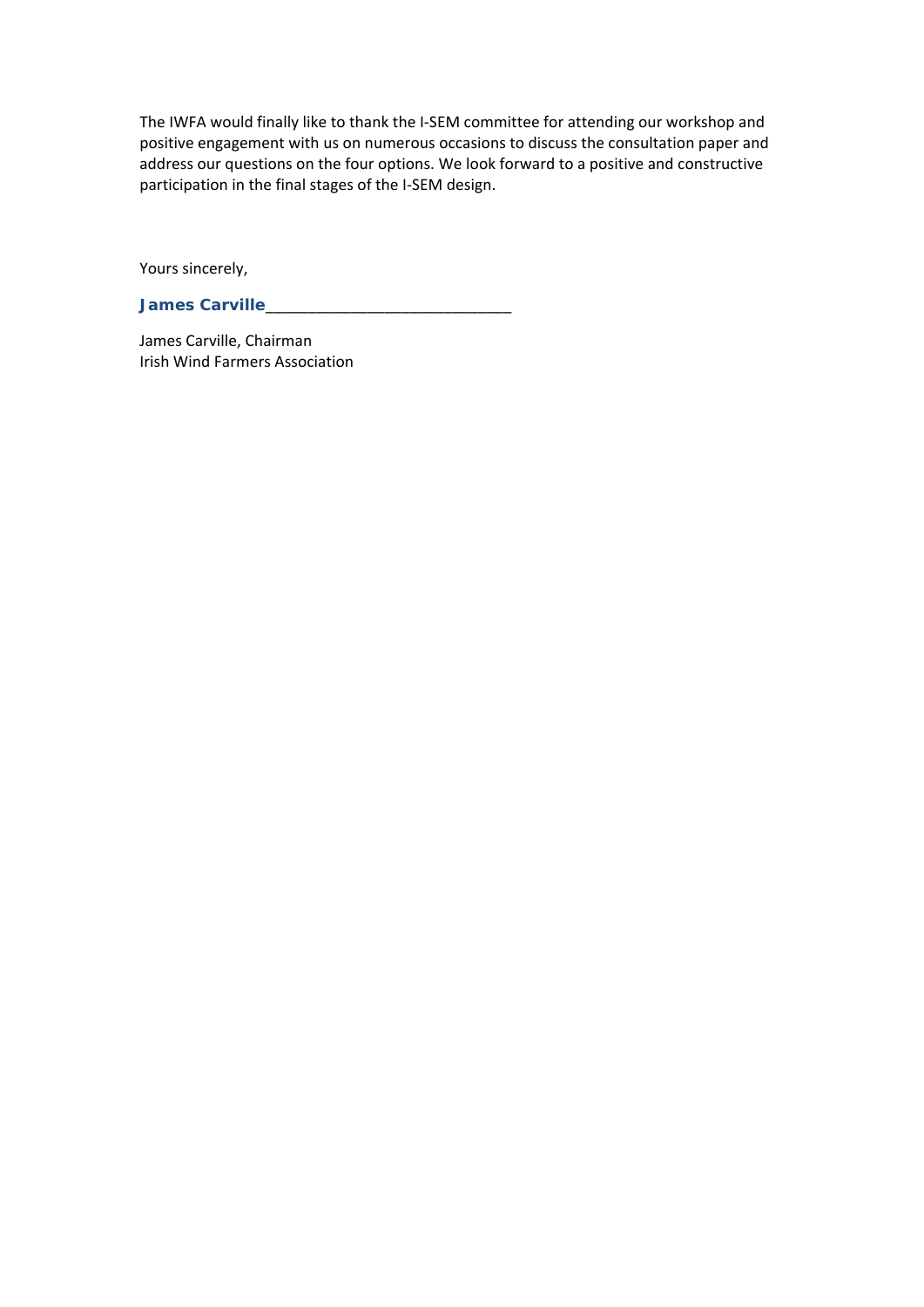



# **Integrated Single Electricity Market (I-SEM)**

# **High Level Design for Ireland and Northern Ireland from 2016**

**Consultation Response**

# **from the**

# **Irish Wind Farmers Association (IWFA)**

**28 th March 2014**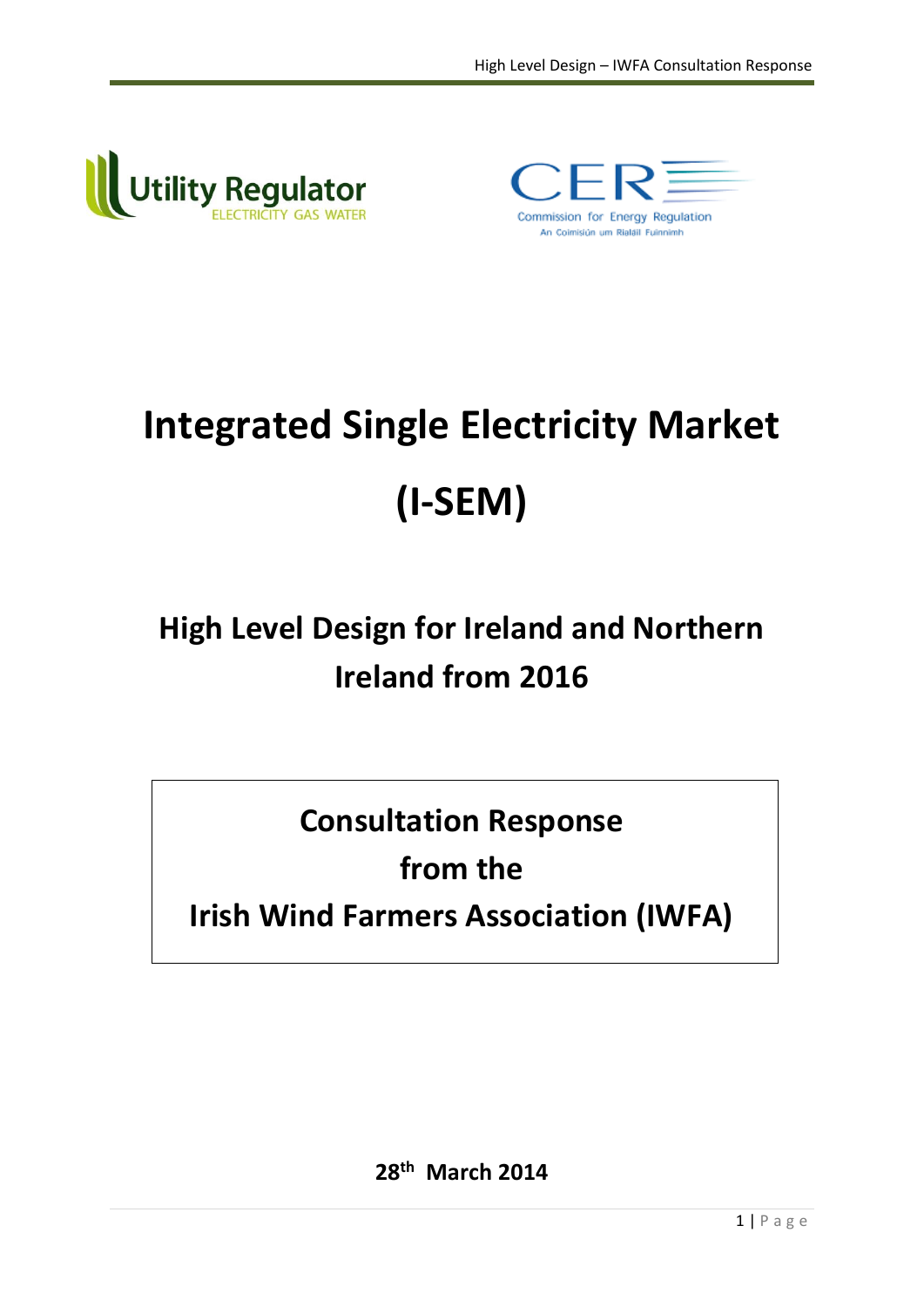# **Table Contents**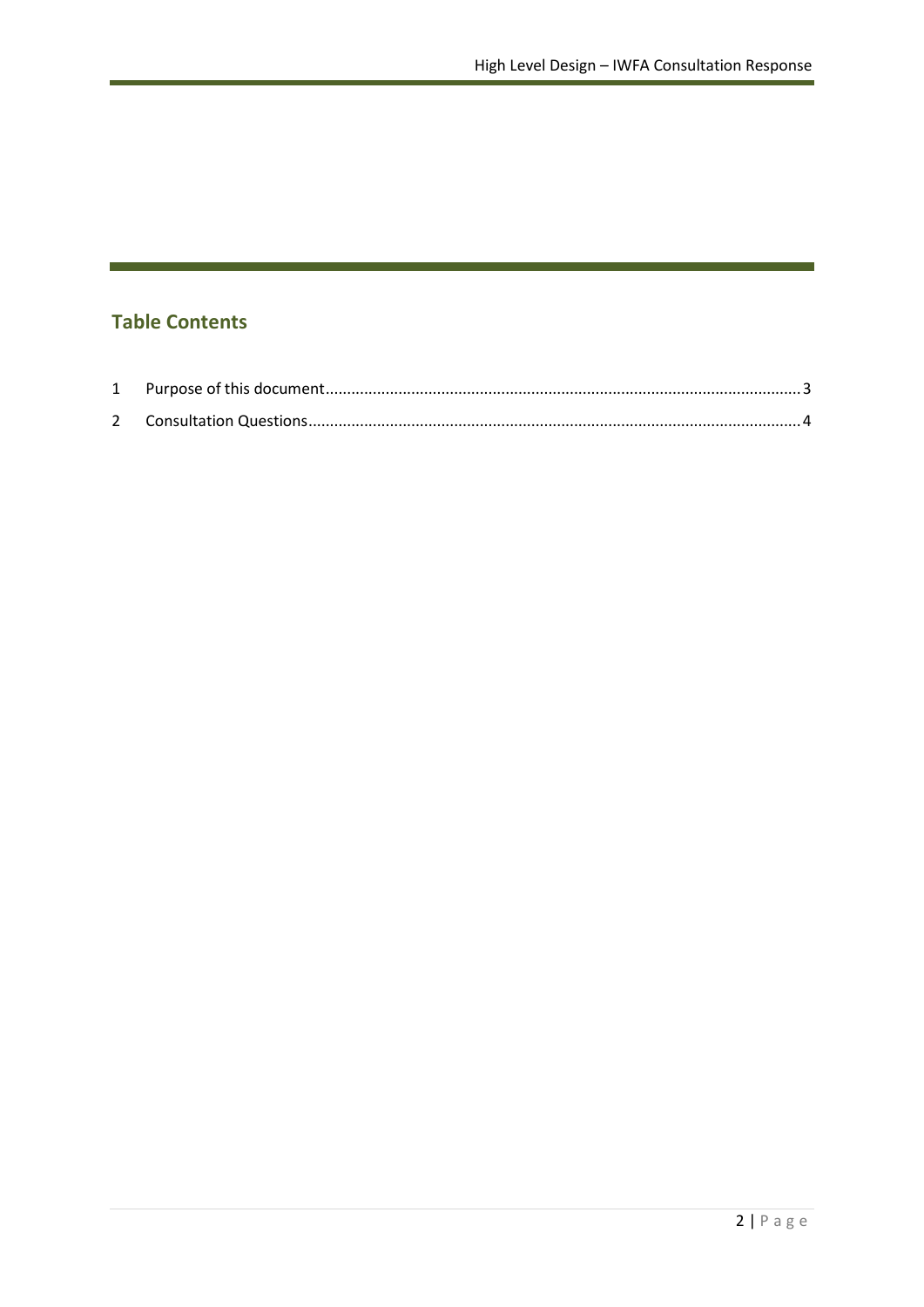#### <span id="page-4-0"></span>**1 PURPOSE OF THIS DOCUMENT**

 $\overline{a}$ 

#### 1.1 PURPOSE AND STRUCTURE OF THIS DOCUMENT

- 1.1.1 This supplementary document provides a template for responses to the consultation document on implementing a new High Level Design ('HLD') for the Integrated Single Electricity Market (I-SEM) in Ireland by the end of 2016. We request all responses to the consultation are submitted in this template, and in **Microsoft Word** format.
- 1.1.2 This template contains the questions presented in the consultation document.
- 1.1.3 Responses to the Consultation Paper are requested by 17.00 4th April 2014. Following a review of the responses to this paper the SEM Committee will publish its draft decision on the proposals set out in this paper in June 2014.
- 1.1.4 Responses should be sent to Jean-Pierre Miura (JeanPierre.Miura@uregni.gov.uk) and Philip Newsome (pnewsome@cer.ie). Please note that the SEM Committee intends to publish all responses unless marked confidential<sup>1</sup>.

| Jean-Pierre Miura        | <b>Philip Newsome</b>                   |
|--------------------------|-----------------------------------------|
| <b>Utility Regulator</b> | <b>Commission for Energy Regulation</b> |
| <b>Queens House</b>      | The Exchange                            |
| 14 Queen Street          | <b>Belgard Square North</b>             |
| <b>Belfast</b>           | Tallaght                                |
| BT1 6ED                  | Dublin 24                               |

<sup>&</sup>lt;sup>1</sup> While the SEM Committee does not intend to publish responses marked confidential please note that both Regulatory Authorities are subject to Freedom of Information legislation.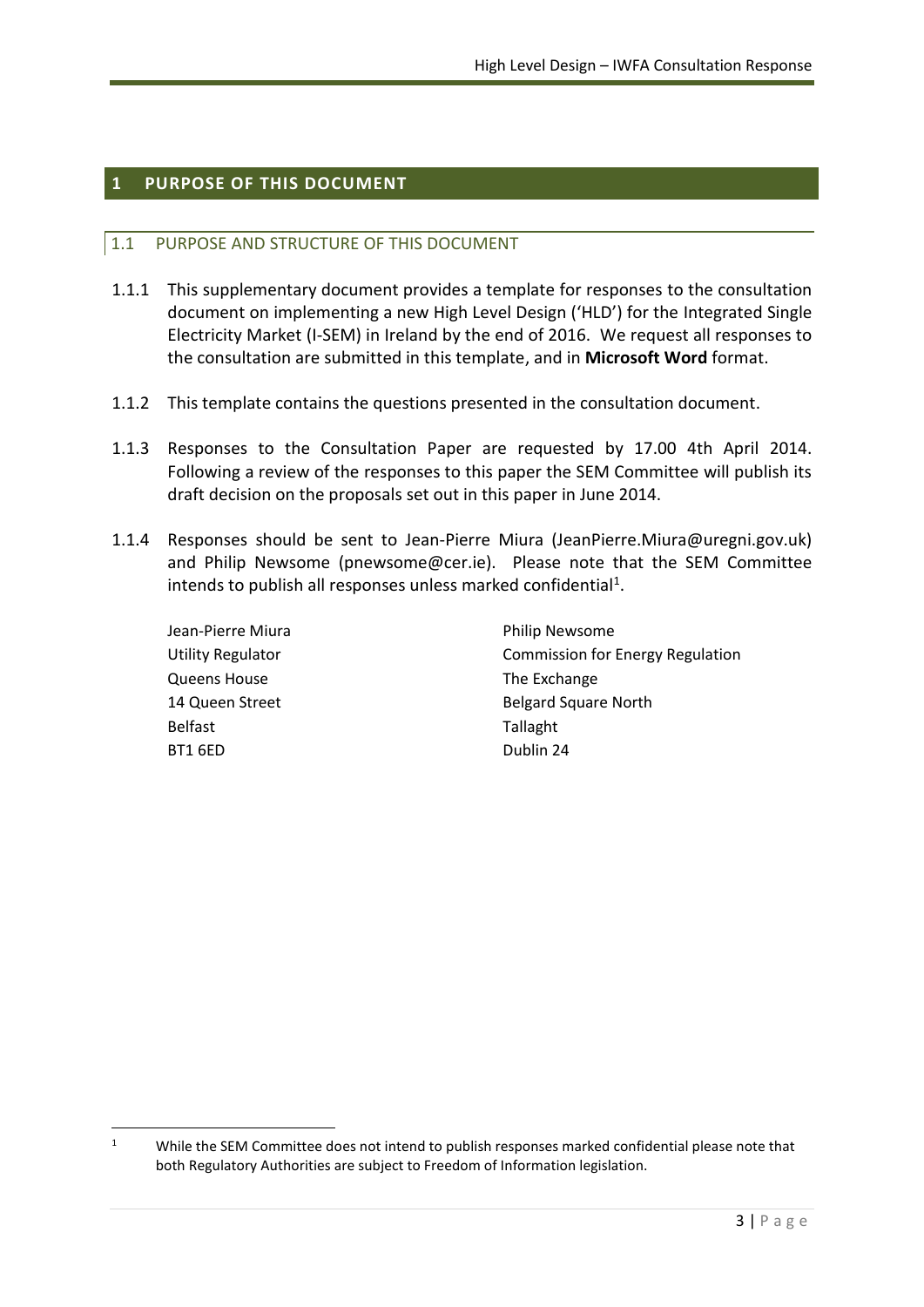# <span id="page-5-0"></span>**2 CONSULTATION QUESTIONS**

#### 2.1 RESPONDENT DETAILS

| <b>COMPANY</b>                                 | <b>Irish Wind Farmers Association</b>                                                                                                                                                                                                                                                                                                                                                                                                                                                                                                                                                                                                                                                                                                                                                                                                                                                                                                       |
|------------------------------------------------|---------------------------------------------------------------------------------------------------------------------------------------------------------------------------------------------------------------------------------------------------------------------------------------------------------------------------------------------------------------------------------------------------------------------------------------------------------------------------------------------------------------------------------------------------------------------------------------------------------------------------------------------------------------------------------------------------------------------------------------------------------------------------------------------------------------------------------------------------------------------------------------------------------------------------------------------|
| <b>CONTACT DETAILS</b>                         | James Carville<br>Chairman<br><b>Irish Wind Farmers Association</b><br>Unit F06 Kilkenny Research & Innovation Centre,<br>Burrell Hall,<br>St. Kieran's College,<br>Kilkenny,<br>Ireland<br>Tel: 056 7790856<br>Email: info@mnag.ie<br>Web: www.mnag.ie                                                                                                                                                                                                                                                                                                                                                                                                                                                                                                                                                                                                                                                                                     |
| <b>MAIN INTEREST IN</b><br><b>CONSULTATION</b> | The Irish Wind Farmers Association (IWFA) is Ireland's representative body<br>for independent wind farm developers.<br>The IWFA has over 100 members with operational wind farms ranging from<br>1MW to 35MW. IWFA members currently have some 300MW of generating<br>capacity in operation, and a further 200MW under development.<br>We are the only body representing small independent wind farms, distinct<br>from the large portfolio utilities, some of whom have wind portfolios.<br>Our interest in the consultation is to ensure that the island of Ireland puts in<br>place new trading arrangements, compliant with EU target model<br>requirements, in which both existing and new small independent wind<br>generators can compete on an entirely level playing field with portfolio<br>generators. This will ensure a thriving competitive market in future, to the<br>long term benefit of consumers throughout the island. |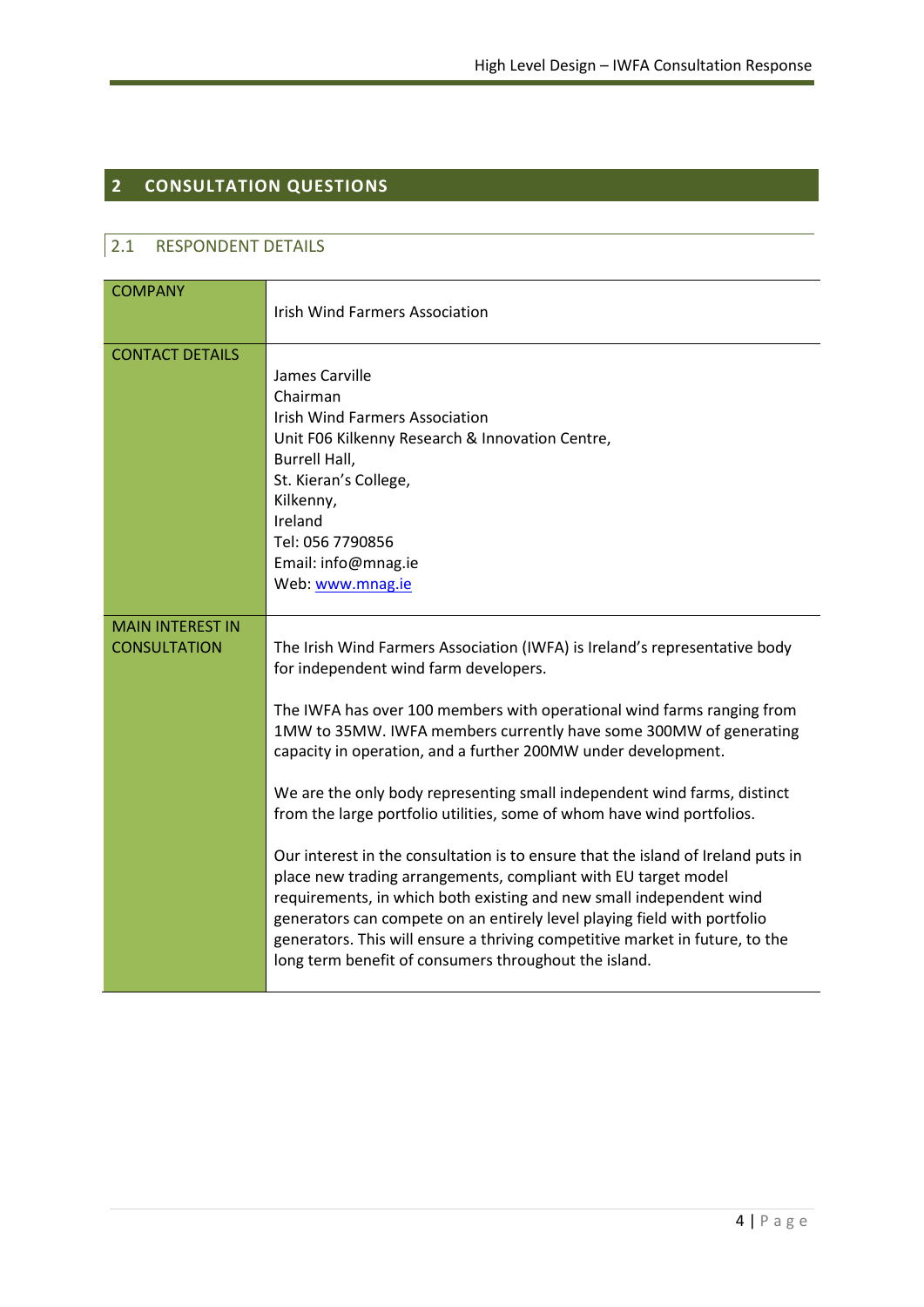#### 2.2 GENERAL COMMENTS/EXECUTIVE SUMMARY

The IWFA welcomes the opportunity to respond to the recent consultation on the High Level Design of the I-SEM. We were disappointed to be excluded from the I-SEM HLD Review Group, and our recent meeting with you in Dublin was much too short to enable us to discuss these critically important issues with you in sufficient depth. We very much hope that our response to this consultation will form the basis for much closer engagement with us on the design and implementation of the new trading arrangements, and that the concerns and interests of independent wind generators will be taken much more fully into account than has been the case to date.

Independent wind generation is fundamental to the future development of the power system on the island of Ireland. We will be central both to the de-carbonization of the sector and to ensuring that there is a genuine and thriving competitive element in the market, as a counter-weight to the large portfolio generators. Wind is also the island's best source of security of supply, at a point in time when we have been reminded of the vulnerability of gas supplies due to the emerging conflicts in Eastern Europe.

The design of the I-SEM will determine whether we, and future independent wind generators, will be able to participate. We are deeply concerned that several of the options under consideration would place wind generators in general, and small independent wind generators in particular, at a significant competitive disadvantage – to the extent that we believe many IWFA members would be forced out of business and no new independent wind generators would enter the market in future. If this were to happen, it would be to the long term detriment of all electricity consumers on the island – competition would reduce and prices would rise as a result.

#### **As presented in the Consultation Document, Option 4 is the only option in which IWFA members could survive.**

The Consultation Document is very frank that Option 1 has several features which "… advantage portfolio generators…" and that the ex-post imbalance price would be "… less attractive for wind…" than an ex-post pool price. The very fact that Option 1 is being considered when it is so openly acknowledged to tilt the playing field against independent wind generators is extremely worrying. This option would destroy our businesses and lead to a less competitive, less decarbonized sector to the detriment of all consumers. We can think of no modifications that would make it acceptable. It should, in our view, be rejected and taken no further.

Option 2 would, we fear, operate in practice in a very similar way to Option 1. It would be in the portfolio generators' interest to minimize the volume settled in the ex-post imbalance process. As a result, the ex-post imbalance price to which IWFA members will inevitably be exposed, will again be "… less advantageous for wind …" than in a full ex-post pool. We know of no other market/country in which Option 2 operates. We set out in this response the minimum modifications that would be required for IWFA members to be able to survive in such a model.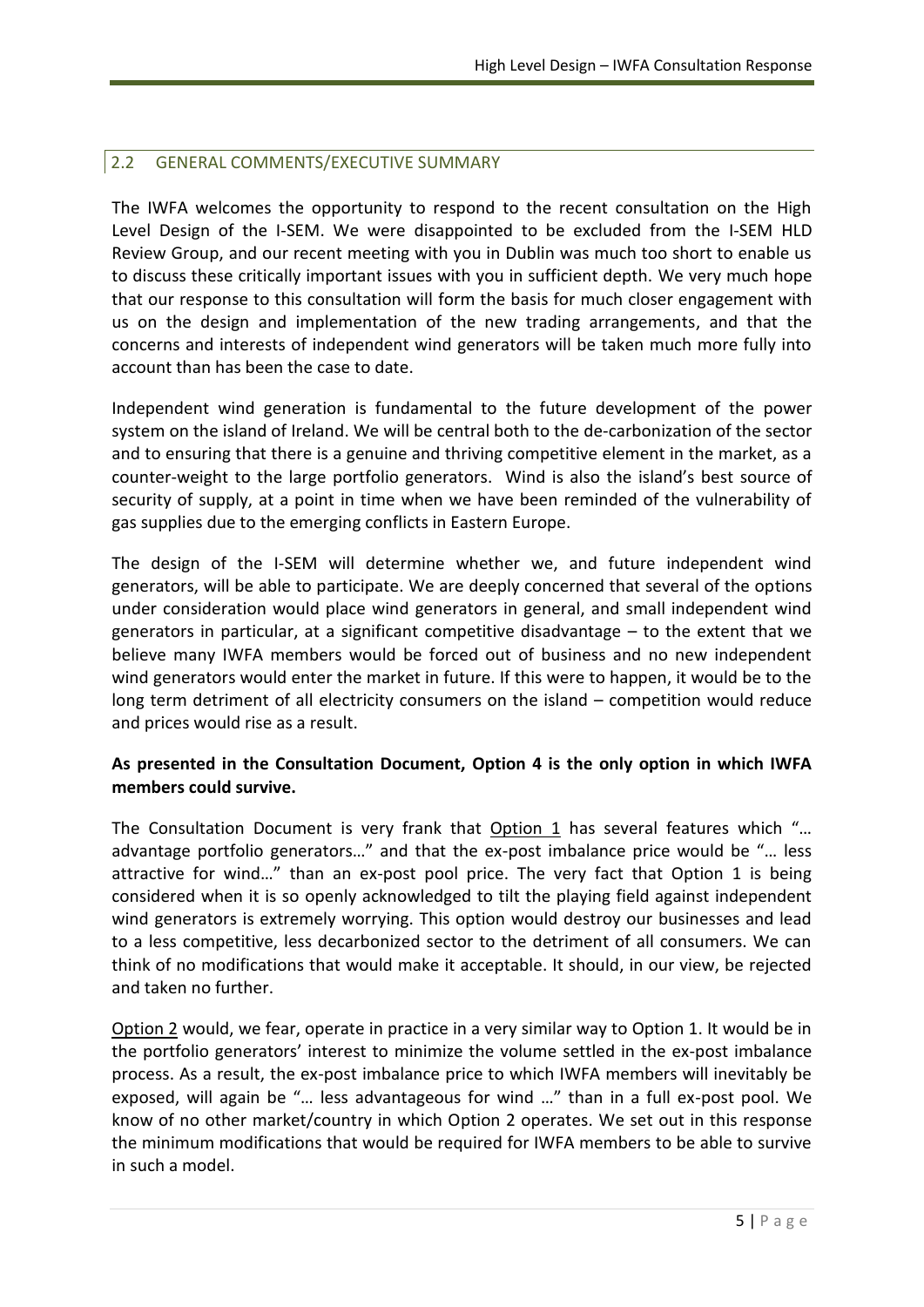Option 3 is the worst of all four options for IWFA members. It has all the disadvantages of Option 1 and, in addition, IWFA members would be forced to trade in a day-ahead market at a time which will only add risk to our businesses. Markets should be created to enable us to manage our risks, not create additional ones. Forcing us to trade at the day-ahead stage, when we do not yet know whether the wind will blow, creates a potentially catastrophic risk for our members. Being told that we can then manage that risk by active trading in Intra Day markets is of no comfort – we have neither the skills nor resources to do so, and in any case we would, at best, be trying to manage down an exposure that we should not have incurred in the first place! IWFA members (or our contract counter-parties) would inevitably still be exposed to the ex-post imbalance price – which, as the Consultation Document again acknowledges in respect of Option 3, would be "… less attractive for wind…" than a full expost pool.

Since publication of the Consultation Document, there has been informal talk of exemptions and modifications under Option 3. We comment on these and other modifications that would be required to Option 3, in this response. We have two major concerns however. First, the modifications and exemptions that are being considered must, in our view, retain a single market somewhere in the new trading arrangements in which everyone participates. This is of fundamental importance to a small generator. We must be able to rely on the diversity of the entire system - if not the portfolio utilities will be at a huge competitive advantage. Secondly, in our view the interests of consumers on the island of Ireland will be best served by a set of trading arrangements in which small independent wind generators can participate fully and on an equal footing with all other market participants - rather than relying on exemptions and special rules to enable us to survive within trading arrangements that are ill suited to such a key segment of the market.

Option 4 is the only option which offers independent wind generators that level playing field. We strongly support the development of a full suite of forward and future markets, and would support 'market maker' obligations on portfolio generators to ensure a minimum volume of trading in those markets. It is essential, however, that these are underpinned by an ex-post imbalance mechanism which reflects the full underlying power system. It is inevitable that independent wind generators (or our counter-parties under contract) will be exposed to the imbalance price – every hour of every day. This price must pay us the full value of our energy on the system (no more, no less). Option 4 is the only option that provides a fully liquid, transparent market for setting that price on a timescale in which independent wind generators can participate. It will give the correct price signals to deliver an optimal plant mix over time, and can be coupled with appropriate ancillary service payments to secure sufficient flexible plant for system operation consistent with the 40% wind target. It also gives a clear and unambiguous REFIT reference price, unlike every other option.

We do not believe that possible concerns over demand side participation and efficient interconnector scheduling, hinted at in the Consultation Document in relation to Option 4, are valid. Quite the contrary, Option 4 is the option that will best incentivize optimal demand side management and interconnector flows. The best way to ensure that interconnector flows and demand decisions are correct when wind volumes are uncertain is to ensure that we have a single market price that accurately reflects the actual outturn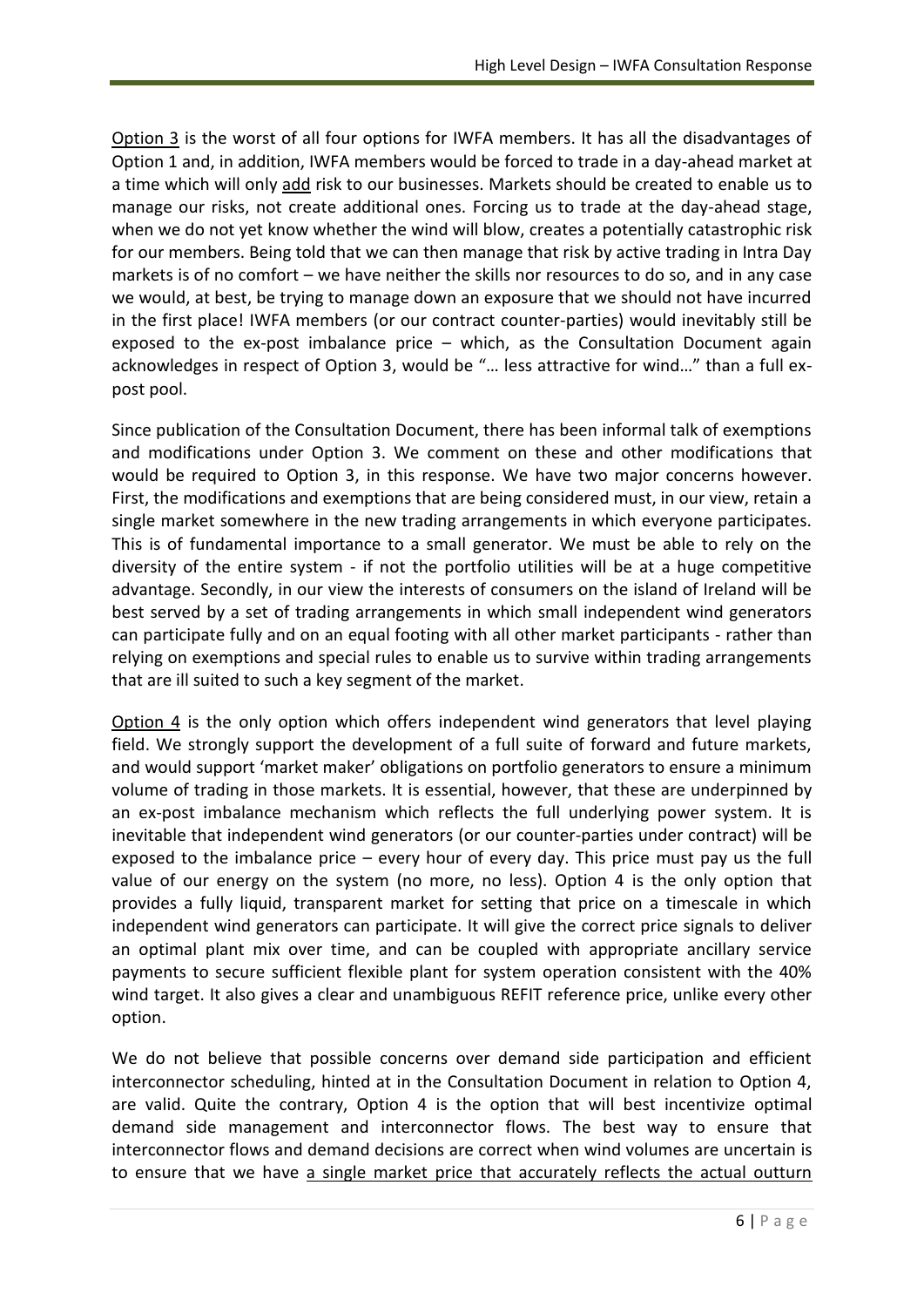characteristics on the entire power system (as in Option 4), and to give all participants the flexibility in the forward markets, particularly IDM (because it is nearer to live) to trade in order to drive export trades across the interconnector or to facilitate DSM. Everyone (i.e. not just wind generators) will try to improve their wind forecasts, and those who do best will make money. The danger of all other options is that these decisions will be made using imperfect day-ahead and intra-day prices (because (i) they derive from markets in which not everyone participates, and (ii) wind volumes are unknown), which will lead to more (not less) wind curtailment.

We note that concerns have been raised that we have recently seen simultaneous wind curtailment and imports in some overnight periods. We do not believe that this should occur in an I-SEM with a properly designed ex-post settlement price (that reflects strict merit order dispatch based on complex bids and generating plant technical characteristics, but takes no account of any system stability or constraint issues), flexibility in the IDM to enable trading to relieve curtailment and correct incentives on the TSO to minimize the cost of meeting system stability, transmission and other technical system requirements. Specifically:

- If wind is curtailed in both real time and the ex post unconstrained settlement schedule, settlement prices in the I-SEM under Option 4 will be very low and every participant will be incentivized to forecast those prices and export energy if GB prices are higher;
- If wind is not curtailed in the ex post unconstrained schedule, then the cost of curtailment (to pay the generator that is run out of merit and compensate the in merit generator that is unable to run) must be borne by the TSO. The TSO will be then be incentivised to keep wind generating and export the power if it is technically possible to do so.

It is essential, under any of the Options under consideration, that the TSO faces this incentive in respect of out-of-merit operation, so that it makes the economically optimal decisions on relieving those constraints for the long term benefit of consumers. Import/export decisions that arise due to technical system requirements on the Irish system must, in any option, be to the account of the TSO. (We note that if the TSO were not incentivized to do this, and issues related to out-of-merit operation were left to market participants, some level of correct interconnector flows could still be achieved under Option 4. Any trader would see the opportunity to purchase energy from wind generators that were receiving no payment by being made idle due to system stability issues and would sell that energy to GB at a profit. Participant trading could, under Option 4, therefore achieve interconnectors flows, but would remove the incentive that should sit with the TSO to resolve those system issues).

If anomalous outcomes are occurring under the current SEM arrangements, these should be addressed (we note, for example, that a SEM paper of 2011 (SEM-11-072) identified issues related to frequency of access to interconnector capacity that may be hampering efficient price arbitrage on the interconnectors). Assessment of Option 4 should not be done on the assumption that those problems would be carried into the I-SEM. A properly designed ex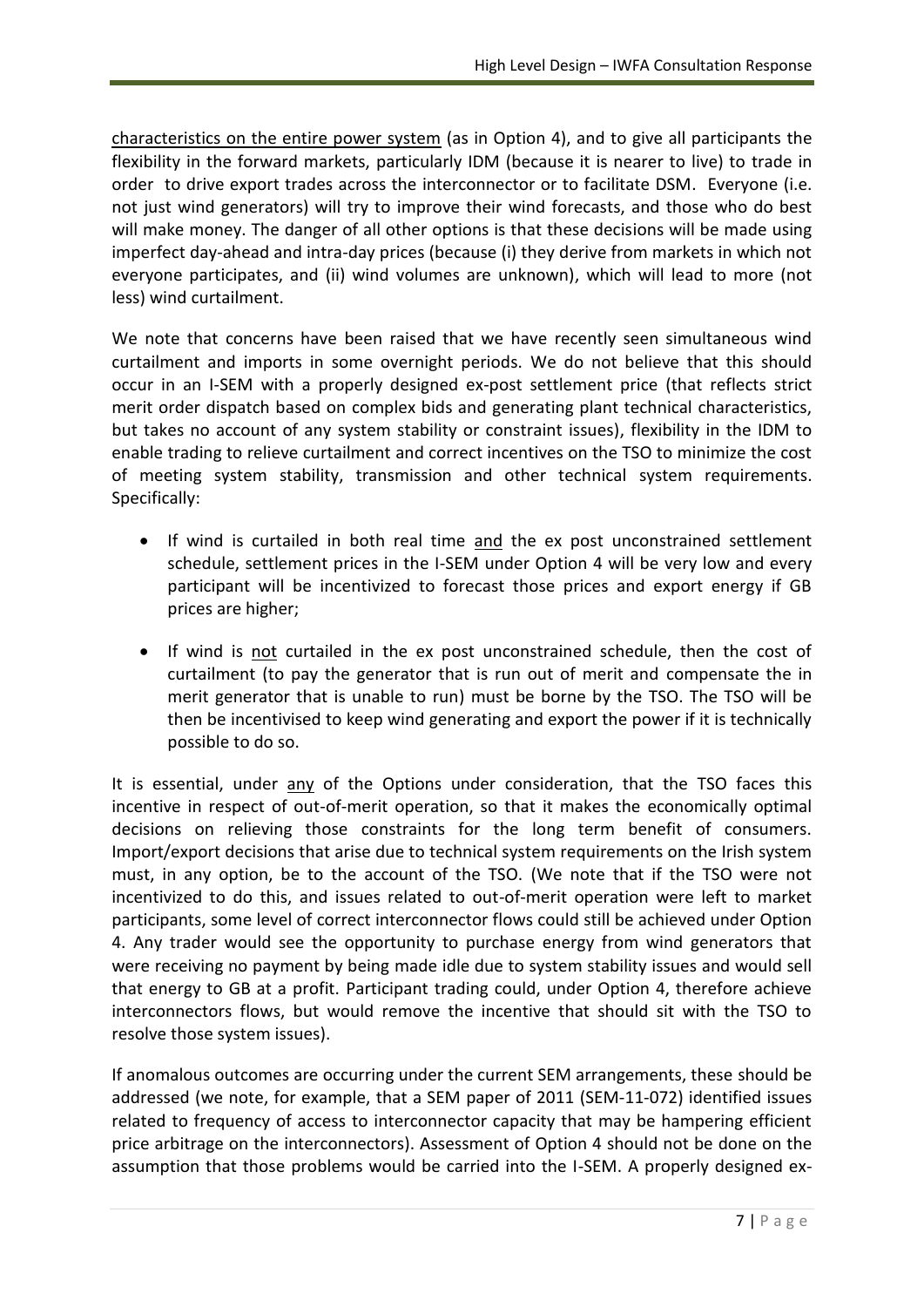post imbalance price, flexibility to trade in the IDM and TSO incentives with respect to system issues should stimulate efficient interconnector flows. No other option under consideration will do so.

We are strongly supportive of the development of day ahead and intra markets, and would support the introduction of market maker obligations on the portfolio generators, within Option 4, to ensure that these markets are established with some agreed level of liquidity.

To further limit unnecessary cost burden on small generators, we propose an increase in the de-minimis level to 20MW in the new I-SEM arrangements. To minimize delay and disruption, we would wish to see all other SEM/CER directions (e.g. Tie Break arrangements) to remain unchanged, with one exception. SEMC's proposed removal of compensation for curtailment is discriminatory, contrary to the EU Target Model, causes a perverse incentive to curtail virtually free energy, and fails to incentivize the TSO and SEMC to develop the system to meet its obligations to renewables, and this proposal should not carry through to I-SEM under any Option.

**We support the inclusion of a Capacity Remuneration Mechanism (CRM). We believe that the only option that solves the 'missing money' problem, and in which wind generators can participate, is a long-term price-based mechanism.**

A short term price based mechanism would be little better than a pure energy market. Capacity-based options impose penalties for non-availability which would (wrongly) prevent wind generators from participating. We suggest focusing capacity payments only on a 'reasonable margin' of plant on the system (so as not to keep old uneconomic plant on the system) and to periods of highest system load (so as not to pay capacity payments, for example, to imports overnight at the expense of curtailing wind).

#### **In summary**,

- 1. A fully liquid and transparent ex post imbalance settlement mechanism, voluntary dayahead and intra-day markets, primed by market maker obligations on the portfolio generators, accompanied by a long-term price based CRM, will provide an entirely level playing field on which generators of all sizes and technologies can participate effectively. It would also provide the best reference price for the various renewable support schemes, while minimizing cost to the consumer (via the PSO). It is the only market model in which small independent wind generators, as represented by IWFA, have any real prospect of survival, in particular where they are out of support.
- 2. Assuming the known existing anomalies and inefficiencies in the rules for the interconnectors are resolved, the forward markets in such a market design could to some extent assist inter-connector flows and facilitate DSM, in order to relieve curtailment, even though no market can actually fix the root causes of curtailment. To really address that issue, there is a need for the TSO to be subject to at least some of the curtailment costs (which should be restored by SEMC) and constraining-on costs, arising from schedule adjustments caused by the under development of the island's system, so as to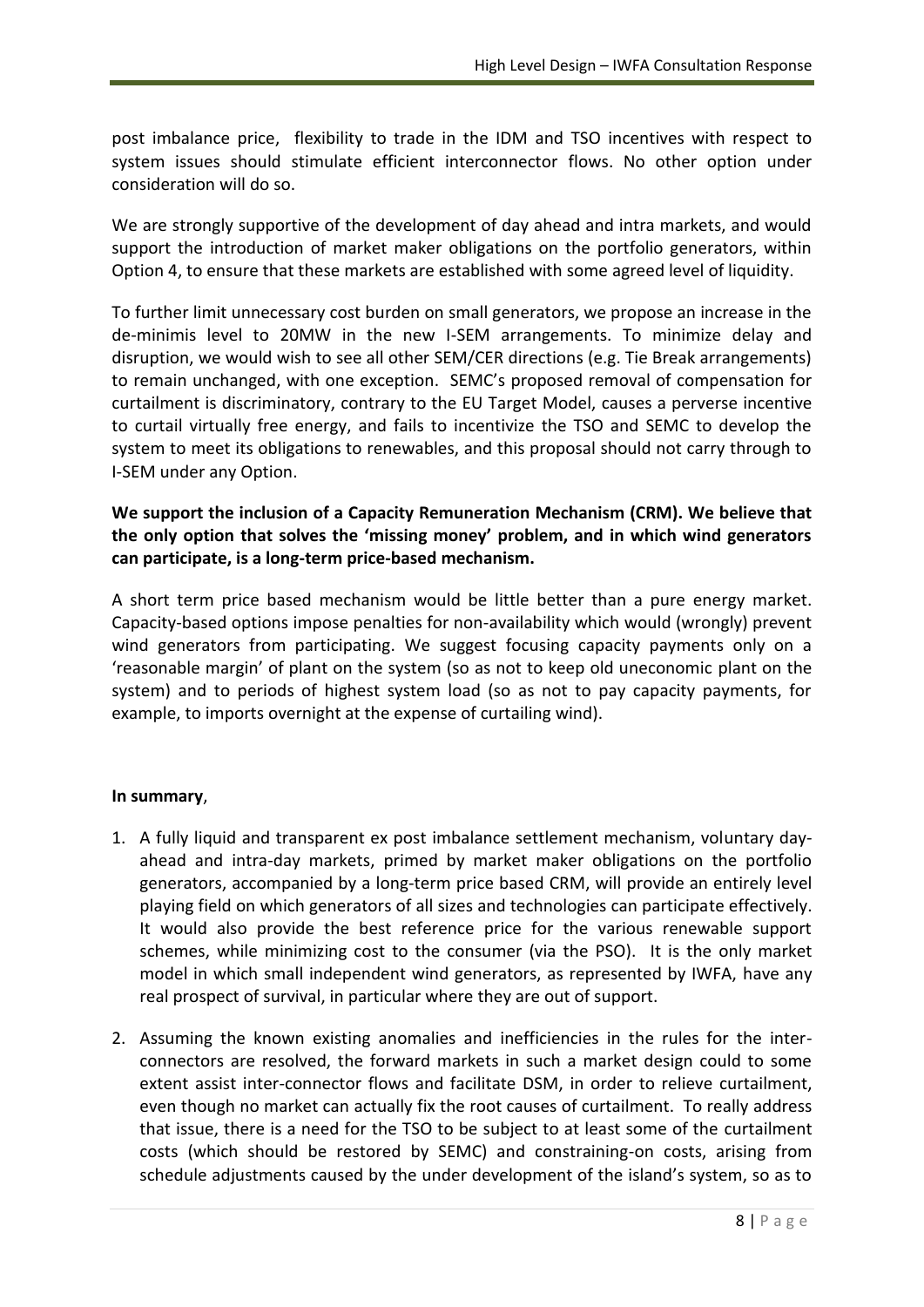incentivize the necessary and urgent improvements (DS3, flexible plant, exit signal for redundant plant, mitigate market power, etc). In the meantime, there is a continuing role of the TSO to trade out some of the excess power, in order to keep wind generators operating at or near their availability, while respecting the SEMC's 'tie-breaks' decision.

- 3. The result will be a thriving competitive market, which will drive efficiency and lower prices to the long term benefit of all consumers. This is by far the biggest prize that the new trading arrangements should seek to secure.
- 4. All other options, as presented in the Consultation Document, would tilt the playing field so badly against wind generators, especially small independent wind generators, that even with a De Minimis increase to 20MW (as we propose), many such projects could not survive. Competition would be severely weakened and consumers would suffer.

**The remainder of this response** sets out our views, summarized above, in more detail – in answer to each of the specific questions posed. We look forward to discussing our response to the Consultation with you and all other interested parties over the coming weeks, and to participating actively to the detailed design of the new arrangements.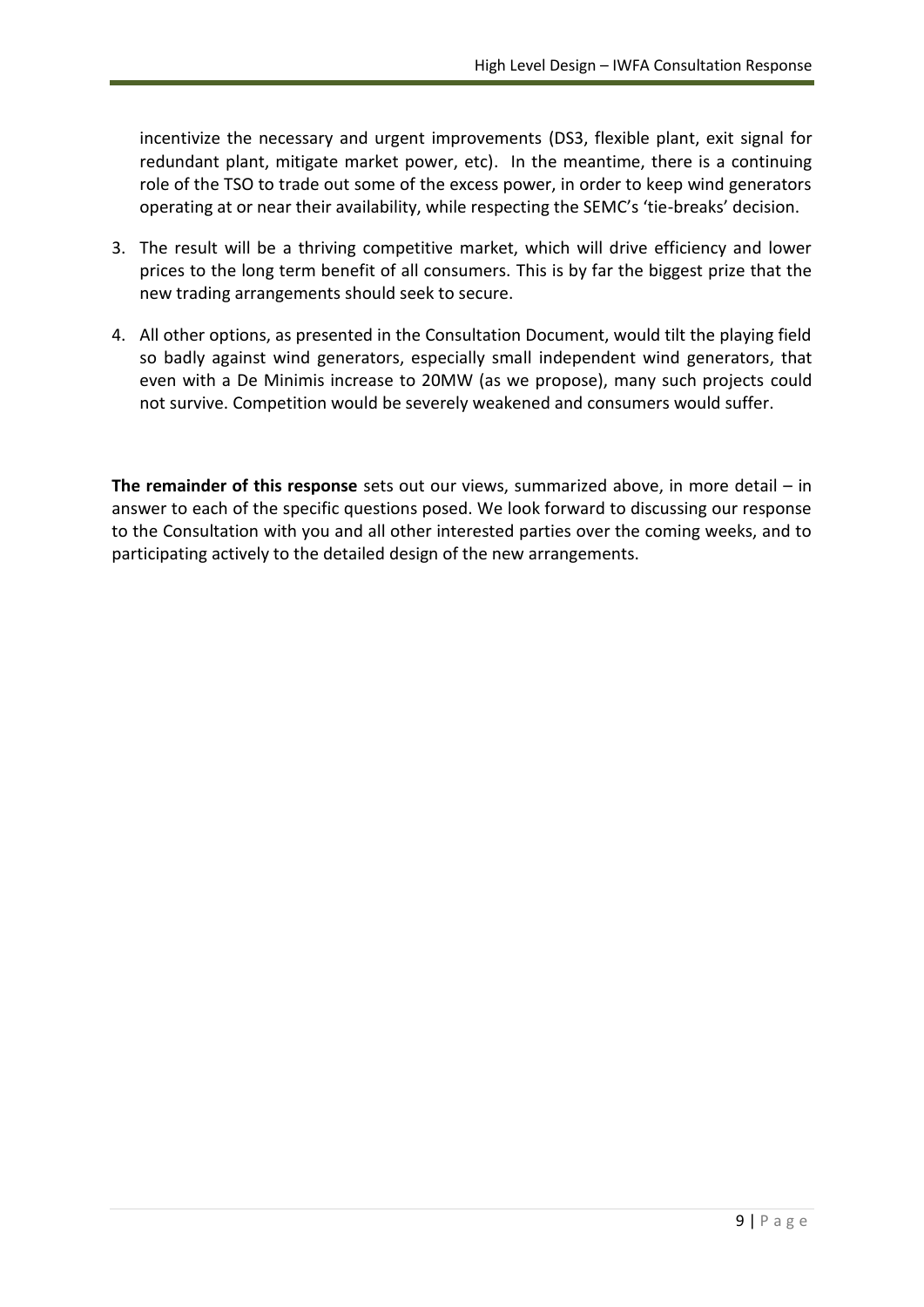| <b>Question</b>                                                        | <b>Answer</b>                                                                                                                                                                                                                                                                                                                                                                                                                                                                                                                                                                                                                                                                                                                                                                                                                                                                                                                                                                                                |
|------------------------------------------------------------------------|--------------------------------------------------------------------------------------------------------------------------------------------------------------------------------------------------------------------------------------------------------------------------------------------------------------------------------------------------------------------------------------------------------------------------------------------------------------------------------------------------------------------------------------------------------------------------------------------------------------------------------------------------------------------------------------------------------------------------------------------------------------------------------------------------------------------------------------------------------------------------------------------------------------------------------------------------------------------------------------------------------------|
| Which option for<br>1.<br>energy trading<br>arrangements               | The IWFA's strong preference is for Option 4.<br>As small independent wind generators, we cannot participate in                                                                                                                                                                                                                                                                                                                                                                                                                                                                                                                                                                                                                                                                                                                                                                                                                                                                                              |
| would be your<br>preferred choice<br>for the I-SEM<br>market, and why? | multiple forward, day ahead and other markets. We do not have the<br>resources or capabilities, such as wind forecasting tools, to do so. Even<br>if we did, we will always be subject to significant uncertainty about our<br>generation volumes right up to real time. The option (or obligation) to<br>trade day-ahead is of little or no value to us if we have no better<br>information about our generation volume in those timescales.                                                                                                                                                                                                                                                                                                                                                                                                                                                                                                                                                                |
|                                                                        | As a result, small independent wind generators (or the counter-parties<br>with whom we contract, to the extent that we pass on this volume<br>risk) will always be exposed to the ex-post imbalance price. We need<br>to be very confident that this price will always be a true and accurate<br>reflection of the value on the island's system of the energy we<br>generate. If it is not, because it is based on anything other than the full<br>and accurate physical and costs characteristics of the system, or<br>because it is subject to the vagaries of the risk management strategies<br>of the portfolio generators (or even gaming), or subject to dumping of<br>cheap power or ROC supported wind from the UK, independent wind<br>generators will be exposed to very considerable risk. The effect would<br>be to deter entry, drive existing independent wind generators off the<br>system - and so lessen competitive pressure in the market to the long<br>term detriment of all consumers. |
|                                                                        | Option 4 is the only option that would provide an ex-post imbalance<br>price in which we could trust, as it would be based on a full system<br>schedule of all generation units on the system. It would be a fully<br>transparent, fully liquid market on which all participants can depend<br>equally. As the only option that is 'anchored' by a fully liquid market<br>price, but with the necessary flexibility in the forward markets, it is<br>also the option that is most likely to result in efficient demand side<br>participation and inter-connector flows.                                                                                                                                                                                                                                                                                                                                                                                                                                      |
|                                                                        | No other option offers this. In particular:<br>under Option 1, portfolio generators would be at a significant<br>advantage, able to manage risks within their own portfolio,<br>with no fully liquid market available for independent<br>participants to access on an equal footing<br>Option 3 seeks to address this by mandating participation in a<br>single market. However, mandating participation at the day-<br>ahead stage would drive independent wind generators out of<br>business. It would force us to trade at a time that would<br>expose us to significant unnecessary risk. Exemptions, and the<br>inevitable tendency of wind to undersell in any such market                                                                                                                                                                                                                                                                                                                             |

# 2.3 PURPOSE OF THE DOCUMENT (SECTION 1)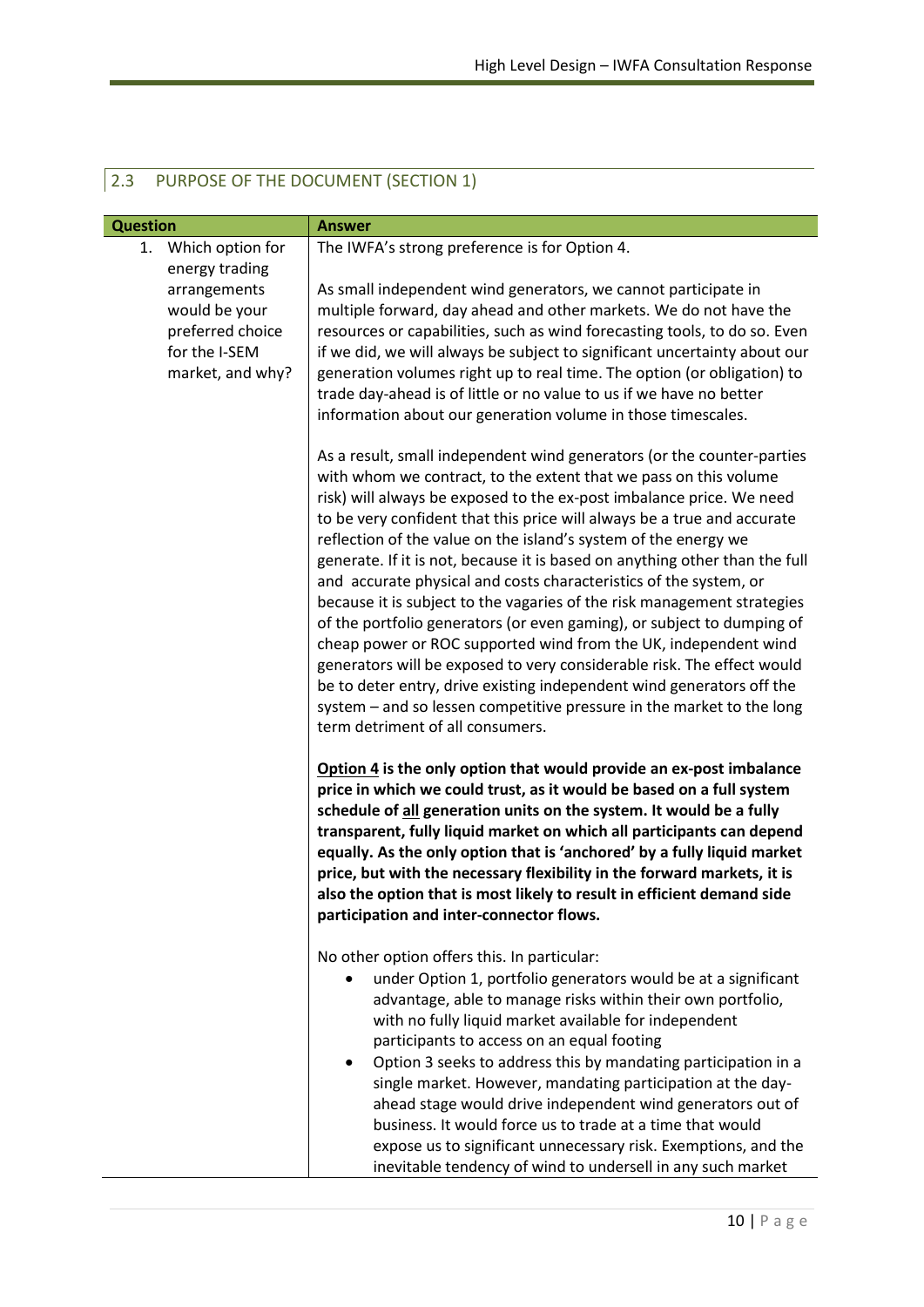|                    | means that there would again be no single fully liquid market<br>on which we could depend                                                         |
|--------------------|---------------------------------------------------------------------------------------------------------------------------------------------------|
|                    | under Options 1 & 3, the imbalance 'market' would be very<br>٠                                                                                    |
|                    | thin and is no substitute for a fully liquid 'back stop' or                                                                                       |
|                    | 'anchor' market on which we can rely - and with no other                                                                                          |
|                    | single liquid market in the system, we can have no confidence                                                                                     |
|                    | that prices in this thin market will be driven ('arbitraged') to                                                                                  |
|                    | reflect the full value of energy on the system. What prices                                                                                       |
|                    | would emerge from this form of balancing mechanism, in the                                                                                        |
|                    | absence of any single fully liquid market, is simply too                                                                                          |
|                    | uncertain for a small generator to rely on.                                                                                                       |
|                    | under Option 2, the imbalance market would be a strange                                                                                           |
|                    | hybrid, which is difficult to predict how it might operate and                                                                                    |
|                    | hence too risky for independent wind generators to support                                                                                        |
|                    | The IWFA strongly supports the development of day-ahead, intra-day                                                                                |
|                    | and other markets, if grounded in an ex-post imbalance settlement                                                                                 |
|                    | system that reflects full optimal system despatch (i.e. an ex-post pool),                                                                         |
|                    | but with sufficient flexibility to allow forward prices suitable for export                                                                       |
|                    | and DSM, which carry over into settlement. We would support the                                                                                   |
|                    | introduction of 'market maker' obligations on portfolio generators to<br>ensure that such markets are established and primed with a minimum       |
|                    | volume from those generators.                                                                                                                     |
|                    |                                                                                                                                                   |
| 2.<br>Is there a   | Yes. The IWFA supports the continuation of a CRM in I-SEM.                                                                                        |
| requirement for a  |                                                                                                                                                   |
| CRM in the revised | The market price must fully remunerate all efficient plant on the                                                                                 |
| HLD, and why?      | system. Unless the market price can rise above marginal generating                                                                                |
|                    | costs, the marginal generator would never be able to recover its fixed<br>and capital costs. (This is referred to in the Consultation Document as |
|                    | the 'missing money' problem). The rationale for a form of CRM for the                                                                             |
|                    | I-SEM is, in our view, based on the fact that the main alternative ways                                                                           |
|                    | of fully remunerating the marginal generator would not work well in                                                                               |
|                    | the I-SEM system:                                                                                                                                 |
|                    | Generators could be allowed to bid high prices at times of                                                                                        |
|                    | system stress. However, the Consultation Document rightly                                                                                         |
|                    | notes that this is very risky on a small system - where the                                                                                       |
|                    | addition of one new generating set could swing the system                                                                                         |
|                    | from shortage to significant surplus for a prolonged period.                                                                                      |
|                    | The danger is that too little new capacity would be built, in                                                                                     |
|                    | order to keep the system tight enough to remunerate                                                                                               |
|                    | marginal plant.                                                                                                                                   |
|                    | Prices at times of system stress could be set by demand side                                                                                      |
|                    | bids which reflect their valuation of a secure energy supply.                                                                                     |
|                    | However, this too suffers from the small system concern                                                                                           |
|                    | noted above (i.e. generators would need to keep the system                                                                                        |
|                    | tight in order for demand side bids to be at the margin and so<br>set the price) and demand side bidding is insufficiently                        |
|                    | established on the island for us to be confident that this                                                                                        |
|                    | would work well.                                                                                                                                  |
|                    |                                                                                                                                                   |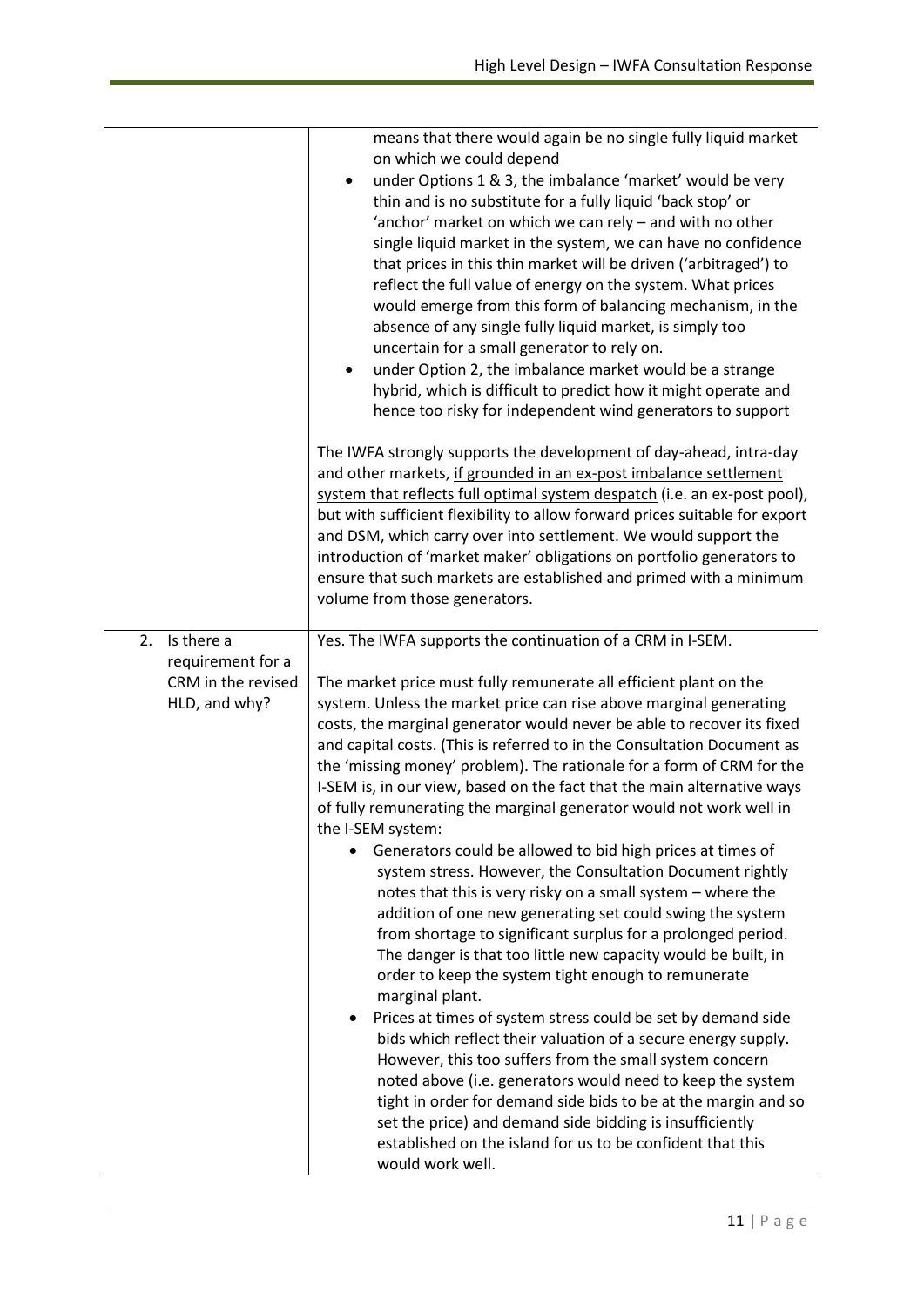|                                                                                                                                                     | For these reasons, the IWFA supports the view that some form of<br>capacity payment will be required to raise the imbalance price /<br>market price above the marginal cost of the marginal generator.<br>We also stress that this 'capacity payment' must, in our view, be<br>market-wide. All generators must be paid the full value of the energy<br>they produce, in order to get an efficient plant mix. In an "energy<br>only" market, the single market price would be bid up (by generators<br>or demand) at times of system stress, and all generators producing<br>energy at that time would (rightly) benefit from that higher market<br>price. Any CRM must do the same.                                                                                                                                           |
|-----------------------------------------------------------------------------------------------------------------------------------------------------|--------------------------------------------------------------------------------------------------------------------------------------------------------------------------------------------------------------------------------------------------------------------------------------------------------------------------------------------------------------------------------------------------------------------------------------------------------------------------------------------------------------------------------------------------------------------------------------------------------------------------------------------------------------------------------------------------------------------------------------------------------------------------------------------------------------------------------|
| 3.<br>If there is a<br>requirement for a<br>CRM in the revised<br>HLD, what form<br>would be your<br>preferred choice<br>for the I-SEM, and<br>why? | Our strong preference is for a Long Term Price-Based Capacity<br>Remuneration Mechanism.<br>The Strategic Reserve and Quantity Based options are unacceptable as<br>they would benefit only some generating plant. As noted above, we<br>believe that all generators that generate must be paid the full value of<br>their energy at times of system stress (as they would be in an energy<br>only market in which generators or demand-side participants would<br>bid up the energy price). The Strategic Reserve and Quantity Based<br>options would not meet this fundamental requirement. Furthermore,<br>the 'penalties' for non-availability under these options would, in<br>effect, preclude variable wind generators from participating - leaving<br>us as the only generators unable to recover the 'missing money'. |
|                                                                                                                                                     | A Short Term Price Based CRM would suffer the same problem as an<br>energy-only market - namely that in our small system, lumpy<br>generation investments would swing the system into sustained surplus<br>for prolonged periods and hence no Capacity Payment would be<br>payable. Generators would have to under-invest in order to keep<br>prices at sustainable levels.                                                                                                                                                                                                                                                                                                                                                                                                                                                    |

#### 2.4 TOPICS FOR THE HIGH LEVEL DESIGN OF ENERGY TRADING ARRANGEMENTS (SECTION 4)

| <b>Question</b> |                     | <b>Answer</b>                                                        |
|-----------------|---------------------|----------------------------------------------------------------------|
| 4.              | Are these the most  | Yes. The topics covered in the Consultation Document appear to us to |
|                 | important topics    | be a good and comprehensive list of high-level design issues.        |
|                 | to consider in the  |                                                                      |
|                 | description of the  |                                                                      |
|                 | HLD for the revised |                                                                      |
|                 | energy trading      |                                                                      |
|                 | arrangements for    |                                                                      |
|                 | the single          |                                                                      |
|                 | electricity market  |                                                                      |
|                 | on the island of    |                                                                      |
|                 | Ireland?            |                                                                      |
| 5.              | Are there other     | We are not aware of any other material issues.                       |
|                 | aspects of the      |                                                                      |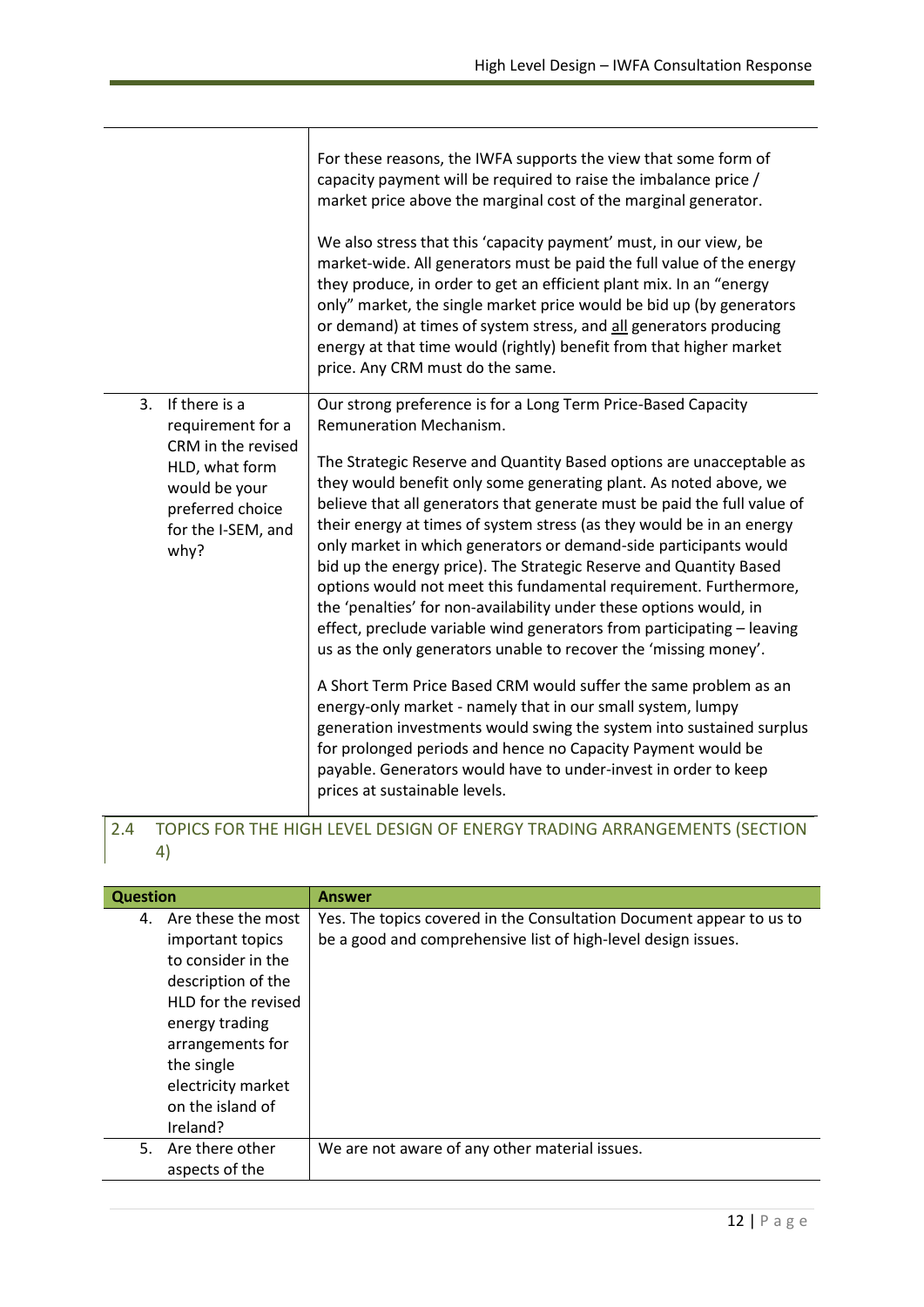| European Internal         |  |  |
|---------------------------|--|--|
| <b>Electricity Market</b> |  |  |
| that should form          |  |  |
| part of the process       |  |  |
| of the High Level         |  |  |
| Design of energy          |  |  |
| trading                   |  |  |
| arrangements in           |  |  |
| the I-SEM?                |  |  |
|                           |  |  |

### 2.5 SUMMARY OF THE OPTIONS FOR ENERGY TRADING ARRANGEMENTS (SECTION 5)

| Issue of supply security and efficiency are, in our view, of crucial<br>What evidence can<br>6.<br>importance in the design of the I-SEM, along with the need to de-<br>you provide for the<br>carbonise the sector.<br>assessment of the<br>HLD options with<br>respect to security<br>The Consultation Document takes too narrow a view of both supply<br>of supply,<br>security and efficiency, by focussing primarily on short term despatch.<br>We will only have a secure and low cost system in the longer term if<br>efficiency, and<br>adaptability?<br>we establish the conditions for a highly competitive market, in which<br>all participants can compete on a level playing field. As we note below<br>in our comments on the individual options, we are very concerned that<br>some of the options under consideration will significantly advantage<br>large portfolio generators. The result will be a market dominated by a<br>few large players, with the risks of collusion and 'co-ordinated<br>behaviour' that have been seen in other markets which do not have a<br>thriving independent generation sector. This would deliver long term<br>inefficiencies that would far outweigh any marginal efficiency<br>improvements that might be possible in short term despatch process -<br>to the long term detriment of consumers throughout the island of<br>Ireland. | <b>Question</b> | <b>Answer</b> |
|-------------------------------------------------------------------------------------------------------------------------------------------------------------------------------------------------------------------------------------------------------------------------------------------------------------------------------------------------------------------------------------------------------------------------------------------------------------------------------------------------------------------------------------------------------------------------------------------------------------------------------------------------------------------------------------------------------------------------------------------------------------------------------------------------------------------------------------------------------------------------------------------------------------------------------------------------------------------------------------------------------------------------------------------------------------------------------------------------------------------------------------------------------------------------------------------------------------------------------------------------------------------------------------------------------------------------------------------------------------------------------------------|-----------------|---------------|
|                                                                                                                                                                                                                                                                                                                                                                                                                                                                                                                                                                                                                                                                                                                                                                                                                                                                                                                                                                                                                                                                                                                                                                                                                                                                                                                                                                                           |                 |               |

### 2.6 ADAPTED DECENTRALISED MARKET (SECTION 6)

| <b>Question</b>      | <b>Answer</b>                                                                    |  |
|----------------------|----------------------------------------------------------------------------------|--|
| Are there any<br>7.  | There are two major problems with Option 1 in the view of the IWFA:              |  |
| changes you would    | Option 1 advantages portfolio generators over small                              |  |
| suggest to make      | generators. This is acknowledged in the Consultation                             |  |
| the Adapted          | Document on several occasions. In the IWFA's view, the model                     |  |
| Decentralised        | could only be pursued if the portfolio generators were broken                    |  |
| Market more          | into multiple single plant generators, and regulations were                      |  |
| effective for the I- | introduced to prevent the re-emergence of multi-plant                            |  |
| SEM (for instance,   | portfolio generation companies.                                                  |  |
| a different choice   | Option 1 (in the words of the Consultation Document,<br>$\overline{\phantom{a}}$ |  |
| for one or more of   | paragraph 6.4.39) " would typically provide a less attractive                    |  |
| the topics or a      | price for wind than an ex-post pool". This is entirely                           |  |
| different topic      | unacceptable to IWFA members. Option 1 could only be                             |  |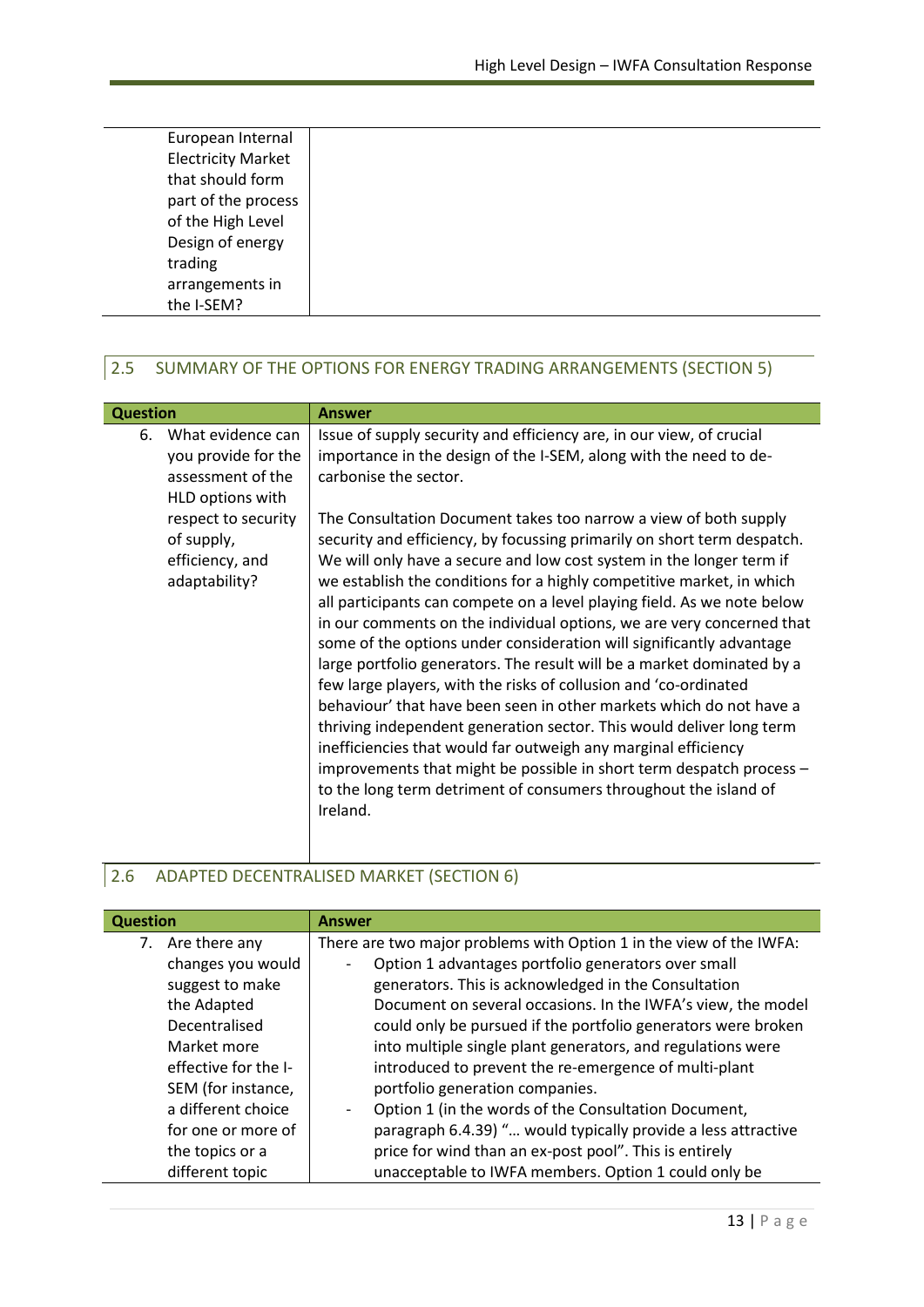| altogether)?                                                                                                                                                                                       | pursued if imbalance settlement were done on the basis of a<br>mandatory ex-post pool to ensure that independent wind<br>generators were fairly remunerated.                                                                                                                                                                                                                                                                                                                                                                                                                                                                                                                                                                                                                                                                                              |
|----------------------------------------------------------------------------------------------------------------------------------------------------------------------------------------------------|-----------------------------------------------------------------------------------------------------------------------------------------------------------------------------------------------------------------------------------------------------------------------------------------------------------------------------------------------------------------------------------------------------------------------------------------------------------------------------------------------------------------------------------------------------------------------------------------------------------------------------------------------------------------------------------------------------------------------------------------------------------------------------------------------------------------------------------------------------------|
|                                                                                                                                                                                                    | Why?<br>Small independent wind generators have to be primarily concerned<br>with the ex-post imbalance price. Whether or not we generate<br>depends on outturn wind. While we support the development of more<br>and better forward, day ahead and intra-day markets, it is inevitable<br>that we (or our contract counter-parties, to the extent that we pass on<br>this volume risk) will be exposed to the imbalance price every hour of<br>every day.                                                                                                                                                                                                                                                                                                                                                                                                 |
|                                                                                                                                                                                                    | In Option 1, the ex-post imbalance price will be determined by the<br>nominations and inc/dec bids of the portfolio generators - who, as the<br>Consultation Document recognises, are far better placed to internalise<br>risks than a small independent generator. The ex-post price would<br>reflect how much the portfolio generators say they need to be paid to<br>move away from their nominated positions, and which of those incs<br>and decs had to be called on on-the-day. This is not a reliable basis to<br>pay for outturn wind output. Given its importance to independent<br>wind generators, it is of fundamental importance to the IWFA that the<br>ex-post imbalance price should be a true reflection of the value of<br>energy on the whole system $-$ so that independent wind generators<br>are paid the true value of our energy. |
|                                                                                                                                                                                                    | In Option 1 there is no single fully liquid market to 'anchor' the system<br>- i.e. produce a reliable, full-value, price to which all other prices in the<br>market would be driven.                                                                                                                                                                                                                                                                                                                                                                                                                                                                                                                                                                                                                                                                     |
| 8.<br>Do you agree with<br>the qualitative<br>assessment of the<br>Adapted                                                                                                                         | The IWFA does not agree with many aspects of the qualitative<br>assessment of Option 1. We believe that the assessment paints much<br>too positive a picture of this option.                                                                                                                                                                                                                                                                                                                                                                                                                                                                                                                                                                                                                                                                              |
| Decentralised<br>Market against the<br>HLD criteria? If<br>not, what changes<br>to the assessment<br>would you suggest<br>(including the<br>relative strengths<br>and weaknesses of<br>an option)? | At paragraph 6.4.39 the Consultation Document points out that the<br>Imbalance price under Option 1 " would typically provide a less<br>attractive price for wind than an ex-post pool ", and that it is<br>important therefore that wind can "manage this risk" in a liquid<br>day-ahead and intra-day market. We make several observations:<br>the option to trade ahead of time is of very little value to an<br>variable wind generator if the volume of generation will not be<br>known until real time. Problems in the imbalance settlement<br>price cannot be traded away ahead of time by an independent<br>wind generator<br>the transaction costs of trying to do so would be prohibitive<br>$\qquad \qquad -$<br>for all small independent wind generators. IWFA members are<br>simply not in a position to trade actively, every day, in the |
|                                                                                                                                                                                                    | suite of proposed day-ahead and intra-day markets. To have to<br>do so would, quite simply, put most (probably all) IWFA<br>members out of business<br>as the Consultation Document notes several times, markets in                                                                                                                                                                                                                                                                                                                                                                                                                                                                                                                                                                                                                                       |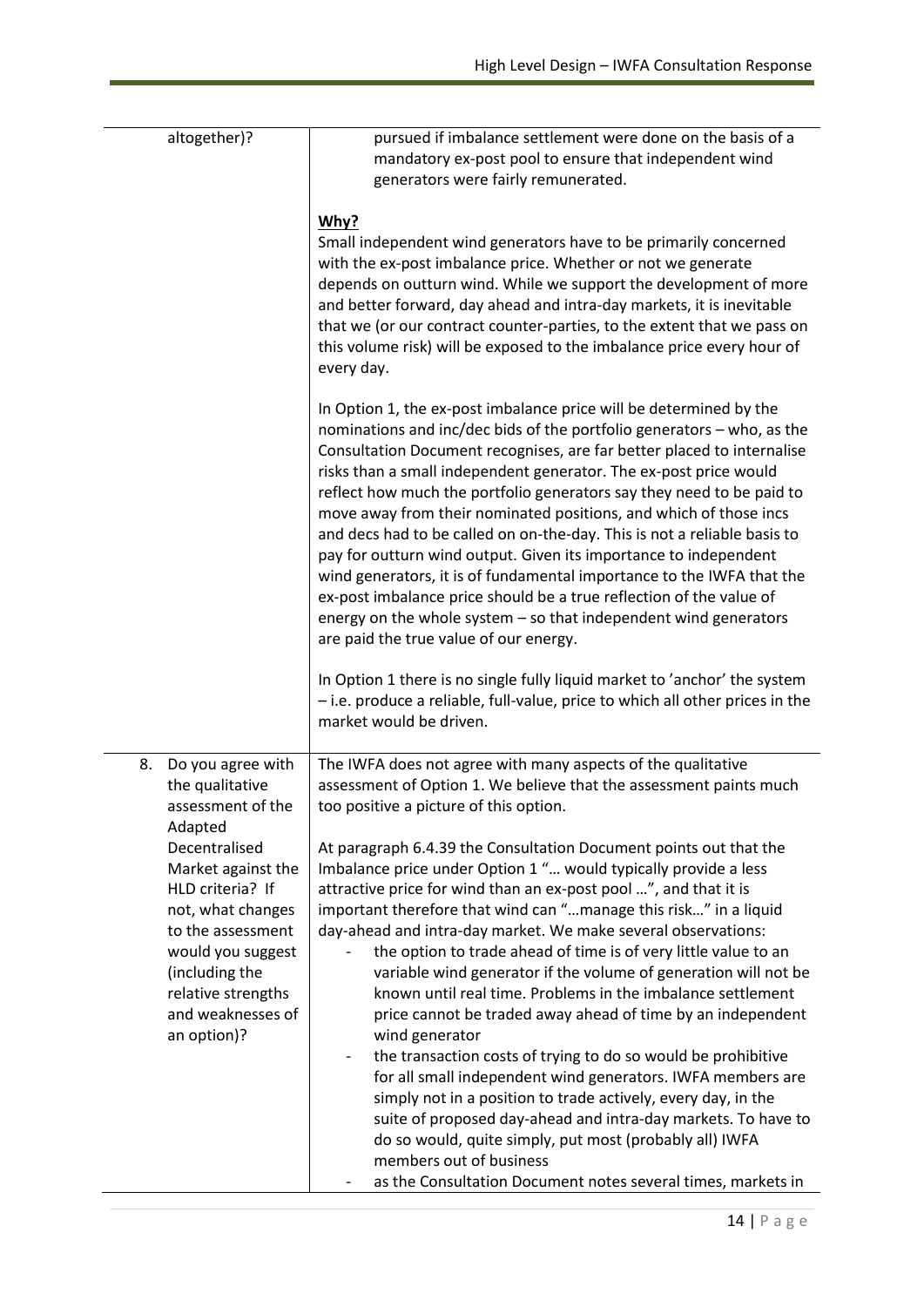| all timeframes are highly inter-dependent. The terms on which<br>a wind generator could trade in a day-ahead market is<br>inextricably linked to the fall-back option in ex-post imbalance<br>settlement. An imbalance price that is " less attractive to<br>wind" will feed into prices in all other markets.                                                                                                                                                                                                                                                                                                            |
|---------------------------------------------------------------------------------------------------------------------------------------------------------------------------------------------------------------------------------------------------------------------------------------------------------------------------------------------------------------------------------------------------------------------------------------------------------------------------------------------------------------------------------------------------------------------------------------------------------------------------|
| This fundamental disadvantage for independent wind generators, and<br>advantage for portfolio generators, under Option 1 is not followed-<br>through adequately into many of the other assessment criteria.<br>Specifically:                                                                                                                                                                                                                                                                                                                                                                                              |
| Security of Supply: disadvantaging small independent wind generators<br>in this way can only harm long term supply security $-$ it will deter entry<br>and could force some existing wind generators off the system                                                                                                                                                                                                                                                                                                                                                                                                       |
| Stability: Option 1 changes the risk profile of independent wind<br>generators materially from those we face in the current SEM. In our<br>view this is a clear disadvantage, regardless of the extent of liquidity in<br>the DAM or IDM.                                                                                                                                                                                                                                                                                                                                                                                 |
| Efficiency: we do not understand how Option 1 can be scored as<br>"neutral" on efficiency. This appears to us to reflect a very narrow<br>definition of "efficiency". By advantaging portfolio generators and<br>increasing the risk on independent wind generators, the longer term<br>effect can only be to deter small new entrants, raise the cost of capital,<br>and lessen the competitive pressure on the larger portfolio generators<br>- all of which will increase costs and prices to consumers.                                                                                                               |
| Practicality: Option 1 represents the biggest change to current<br>arrangements and will impose the greatest cost both centrally and on<br>individual participants to change to these new arrangements. Again,<br>we do not agree the "neutral" scoring. A major change of this sort will<br>require revision to the entire framework for independent wind<br>generators that has been put in place over recent years. It would put<br>new wind developments on hold for several years, again to the<br>detriment of all consumers on the island.                                                                         |
| Equity: Option 1 is, in our view, highly inequitable. The advantages to<br>the portfolio generators, which are acknowledged numerous times in<br>the document, are not resolved by liquid markets (i) because those<br>markets are of little or no value to small wind generators (see above)<br>and (ii) because, if it were indeed true that liquid day-ahead markets<br>would neutralise the advantage of being a portfolio generator, then<br>those generators would simply not participate in those markets, and<br>hence they would not be liquid! This criterion must surely be scored<br>negatively for Option 1. |
| Competition: similarly, the clear advantage given to portfolio<br>generators under Option 1 will inevitably deter independents from the<br>market and so lessen competition. This should be scored negatively.<br>We note that the notion (para 6.4.32) that gaming in one market will                                                                                                                                                                                                                                                                                                                                    |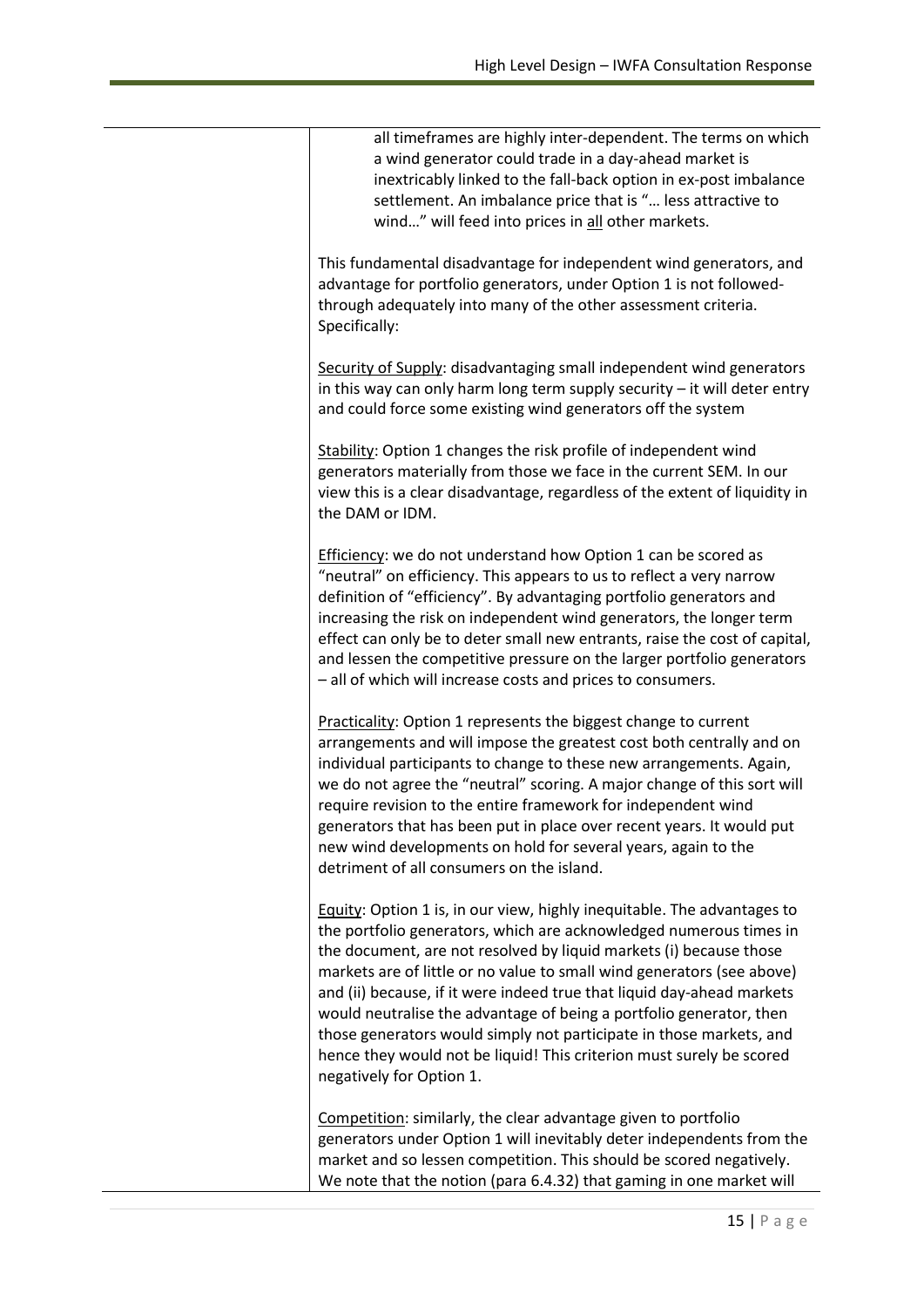|                                                                                                                                                                                                                       | be mitigated by a decline in participation in that market is incorrect. As<br>the Consultation Document notes several times, all, of these markets<br>are highly inter-linked. Trading in one market will be on terms that<br>directly reflect the terms available in alternative markets. If there is<br>gaming in one market, the effects will spill over directly into all other<br>markets.                                                                                                                                                                                                                                                                                                                                                                                                                                |
|-----------------------------------------------------------------------------------------------------------------------------------------------------------------------------------------------------------------------|--------------------------------------------------------------------------------------------------------------------------------------------------------------------------------------------------------------------------------------------------------------------------------------------------------------------------------------------------------------------------------------------------------------------------------------------------------------------------------------------------------------------------------------------------------------------------------------------------------------------------------------------------------------------------------------------------------------------------------------------------------------------------------------------------------------------------------|
| How does the<br>9.<br>Adapted<br>Decentralised<br>Market measure<br>against the SEM<br>Committee's<br>primary duty to<br>protect the long<br>and short term<br>interests of<br>consumers on the<br>island of Ireland? | Option 1 is fundamentally at odds with these primary duties.<br>The Consultation Document is explicit in several places that Option 1<br>would favour portfolio generators. Quite simply, it is only portfolio<br>generators who:<br>Have the resources and capabilities to trade in multiple<br>$\bullet$<br>markets<br>Can submit portfolio (gross or net) bids and internalise the<br>$\bullet$<br>risks of doing so within their portfolio of plant<br>Can submit simple incs and decs for system balancing, and<br>$\bullet$<br>internally manage the risks that these differ from the<br>underlying cost characteristics of their plant<br>Can, thereby, directly influence the ex-post imbalance price to<br>$\bullet$<br>which small independent wind generators will inevitably be<br>exposed every hour of every day |
|                                                                                                                                                                                                                       | We do not believe that the solution to this is liquid day ahead or other<br>markets (see above). However, if this was the case then the portfolio<br>generators would simply ensure that these markets do not become<br>liquid - by not participating!<br>The effect of giving portfolio generators such an advantage can only be<br>to increase the risks and hence cost of capital of small independents<br>and drive them from the market. As a result, competitive pressure will<br>weaken, costs and prices will rise and the interests of the island's<br>consumers will be materially damaged.                                                                                                                                                                                                                          |

# 2.7 MANDATORY EX-POST POOL FOR NET VOLUMES (SECTION 7)

| Question                                                                                                                                                                                                    | Answer                                                                                                                                                                                                                                                                                                                                                                                                                                                                                                |
|-------------------------------------------------------------------------------------------------------------------------------------------------------------------------------------------------------------|-------------------------------------------------------------------------------------------------------------------------------------------------------------------------------------------------------------------------------------------------------------------------------------------------------------------------------------------------------------------------------------------------------------------------------------------------------------------------------------------------------|
| 10. Are there any                                                                                                                                                                                           | Option 2 would operate very much like:                                                                                                                                                                                                                                                                                                                                                                                                                                                                |
| changes you would<br>suggest to make<br>the Mandatory Ex-<br>post Pool for Net<br>Volumes more<br>effective for the I-<br>SEM (for instance,<br>a different choice<br>for one or more of<br>the topics or a | Option 1 if generators elect to submit nominated generation<br>volumes for the bulk of their expected generation. In this case<br>the ex-post pool price (to which most independent wind<br>generators, or their contract counter-parties, would be<br>exposed) would be based on very thin volumes of "balancing"<br>actions; or<br>Option 4 if generators elect to submit minimal nominated<br>volumes. In this case the ex-post pool price would be based on a<br>fully optimised system despatch. |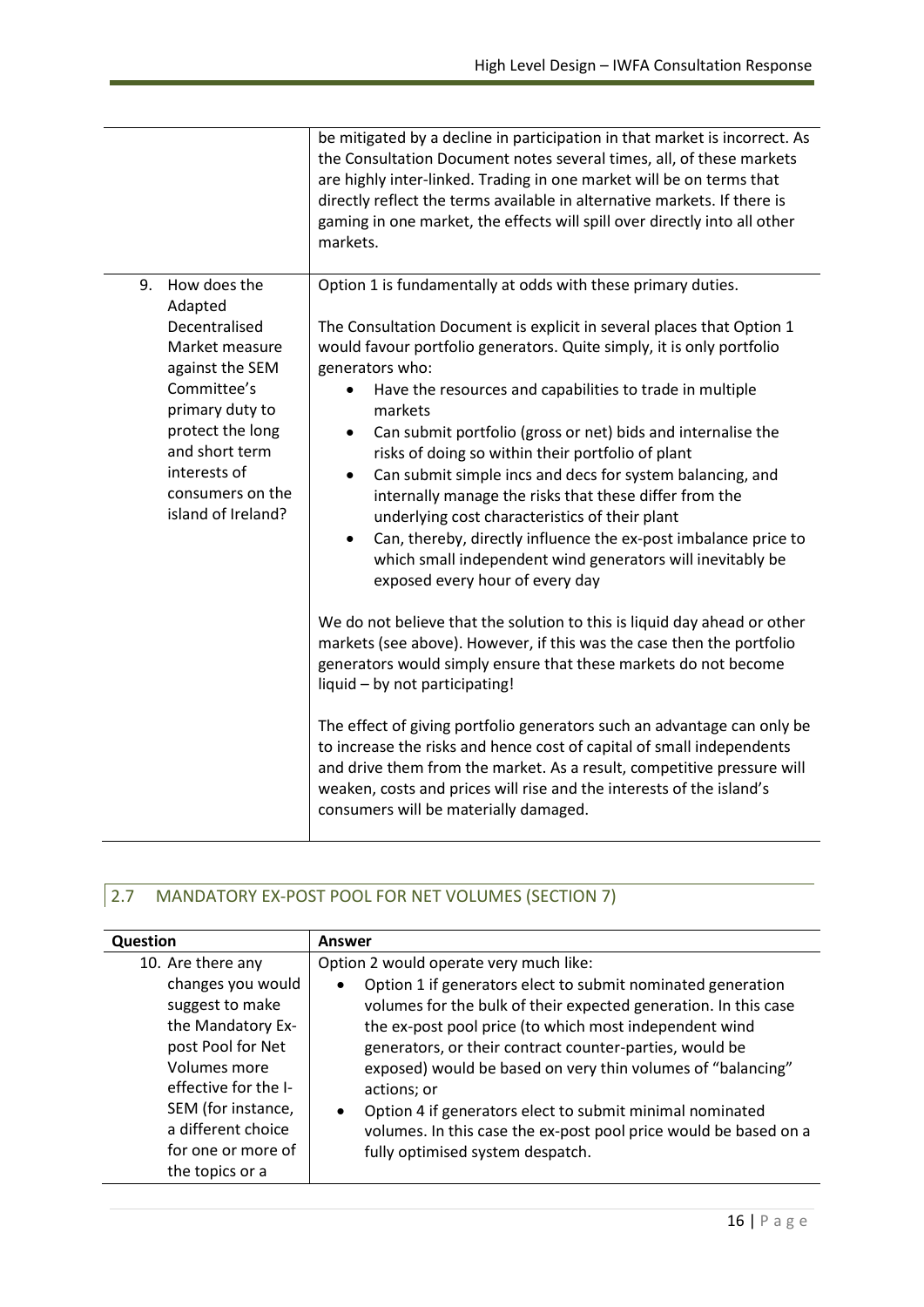| different topic<br>altogether)?                                                                                                                                 | The IWFA is concerned that, given the advantage that portfolio<br>generators derive from portfolio nominations (see our comments on<br>Option 1), the most likely outcome under this option would that the<br>ex-post pool price would be based on very thin volumes. This would<br>make the pool price very unpredictable and a poor reflection of the<br>underlying value of energy on the system. The pool price would be the<br>result of a complex despatch of only small volumes of energy to adjust<br>pre-nominated volumes - which may have little or no link to the<br>underlying value of energy on the system. Indeed, it is very difficult to<br>see how this would work in practice and could give rise to some very<br>unstable and volatile ex-post pool prices.                                                                                                 |
|-----------------------------------------------------------------------------------------------------------------------------------------------------------------|----------------------------------------------------------------------------------------------------------------------------------------------------------------------------------------------------------------------------------------------------------------------------------------------------------------------------------------------------------------------------------------------------------------------------------------------------------------------------------------------------------------------------------------------------------------------------------------------------------------------------------------------------------------------------------------------------------------------------------------------------------------------------------------------------------------------------------------------------------------------------------|
|                                                                                                                                                                 | For Option 2 to be at all acceptable, a very low 'regulated limit' would<br>need to be imposed on trading and hence nominated volumes - so that<br>the overwhelming majority of energy would be centrally despatched<br>and hence the ex-post price would be a good reflection of that optimal<br>central despatch.                                                                                                                                                                                                                                                                                                                                                                                                                                                                                                                                                              |
|                                                                                                                                                                 | We suggest:<br>A 'regulated limit' of no more than 10% to 15% of each<br>generator's output<br>Clear and binding commitments that this limit would not be<br>increased in future                                                                                                                                                                                                                                                                                                                                                                                                                                                                                                                                                                                                                                                                                                 |
| 11. Do you agree with<br>the qualitative<br>assessment of<br>Mandatory Ex-post<br>Pool for Net<br>Volumes against                                               | We believe that the uncertainty over how this Option would work in<br>practice and the potential for instability in both despatch and<br>settlement prices is correctly reflected in the assessment. It is clear to<br>the IWFA that the authors of the Consultation Document are uncertain<br>about this option.                                                                                                                                                                                                                                                                                                                                                                                                                                                                                                                                                                |
| the HLD criteria? If<br>not, what changes<br>to the assessment<br>would you suggest<br>(including the<br>relative strengths<br>and weaknesses of<br>an option)? | As noted above, we believe that without a very low 'regulated limit',<br>this Option would work in practice in a very similar way as Option 1.<br>The portfolio generators would gain a competitive advantage by<br>maximising the pre-traded and hence nominated generation volumes,<br>leaving very little to be subject to optimal central despatch. We<br>believe, therefore, that the assessment of this option should be the<br>same as for Option 1, and our comments on the Option 1 assessment<br>apply equally here.                                                                                                                                                                                                                                                                                                                                                   |
|                                                                                                                                                                 | In addition, we believe that the "efficiency" of the short term despatch<br>process under Option 2 could be worse than under Option 1. As noted<br>above, it is very difficult to understand precisely how complex bids<br>would be used to schedule small changes in output from pre-<br>nominated volumes. We have no confidence that the result would be<br>an efficient, least cost outcome. We have still less confidence that it<br>would produce rational cost reflective and predictable ex-post pool<br>prices. We re-emphasise that it is inevitable that small independent<br>wind generators (or their contract counter-parties) will be exposed to<br>the ex-post pool price every hour of every day. We are very concerned<br>that, without a very low 'regulated limit' on pre-nominated volumes,<br>independent wind generators would be exposed to an extremely |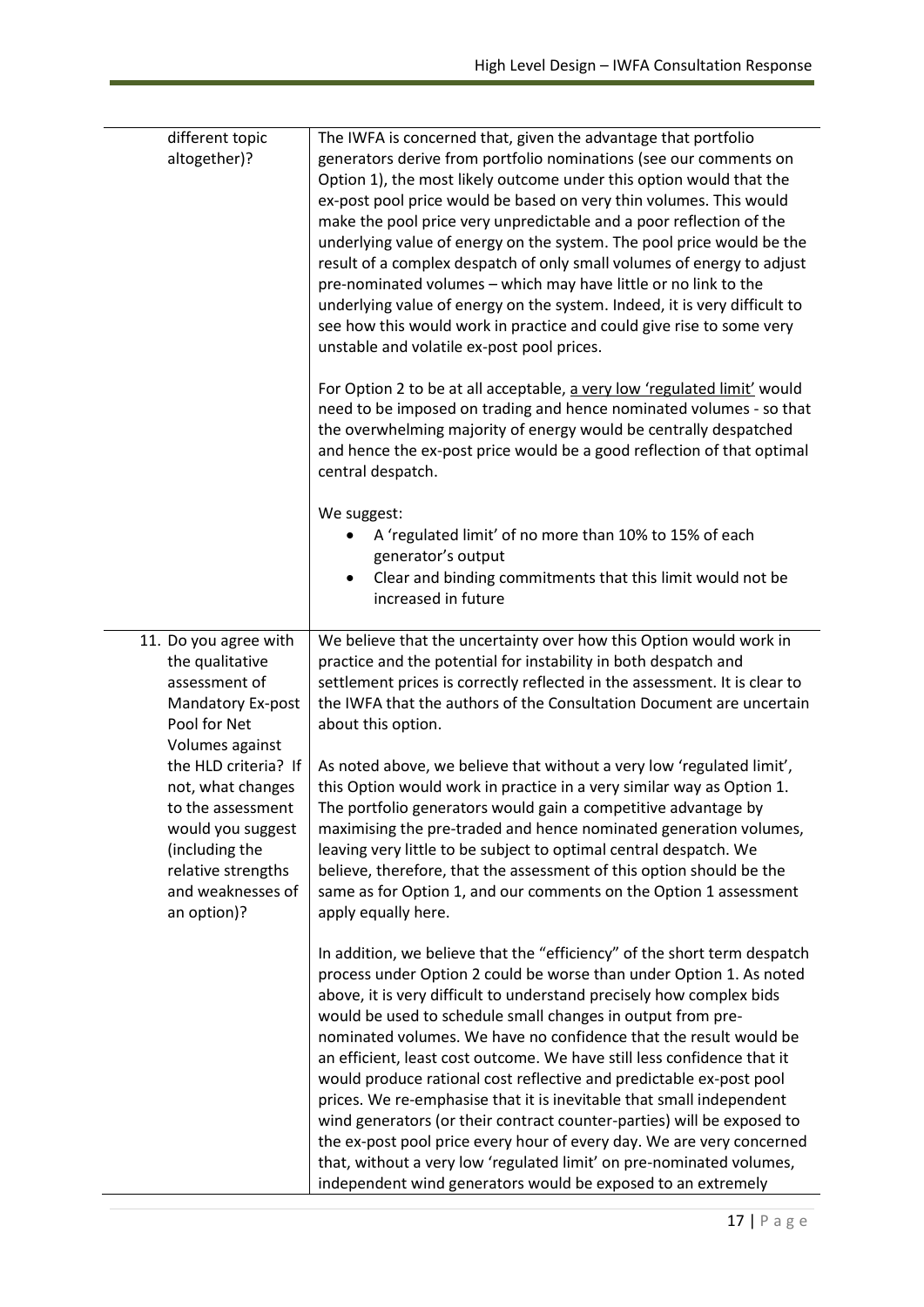|                                                                                                                                                                                                                               | volatile pool price - the effect of which would be to make the<br>businesses of IWFA members unviable.                                                                                                                                                                                                                                                                                                                                                                                                                                                                                                                                                                                                                                                                                                                                                |
|-------------------------------------------------------------------------------------------------------------------------------------------------------------------------------------------------------------------------------|-------------------------------------------------------------------------------------------------------------------------------------------------------------------------------------------------------------------------------------------------------------------------------------------------------------------------------------------------------------------------------------------------------------------------------------------------------------------------------------------------------------------------------------------------------------------------------------------------------------------------------------------------------------------------------------------------------------------------------------------------------------------------------------------------------------------------------------------------------|
| 12. How does the<br>Mandatory Ex-post<br>Pool for Net<br>Volumes measure<br>against the SEM<br>Committee's<br>primary duty to<br>protect the long<br>and short term<br>interests of<br>consumers on the<br>island of Ireland? | We refer to our response on Option 1 to this question.<br>Unless the vast majority of energy is subject to optimal central<br>despatch:<br>Independent wind generators would be exposed to very<br>volatile and unpredictable pool prices<br>As a result their risk profile, and hence cost of capital, would<br>٠<br>rise significantly – forcing many out of business and deterring<br>new entry<br>As a result, competitive pressure on portfolio generators<br>would weaken materially, costs and prices would rise<br>and the long term interests of all consumers on the island<br>would be damaged very significantly.<br>We re-iterate our view that Option 2 can only be a viable option if a<br>very low 'regulated limit' is placed on the volume of pre-traded, pre-<br>nominated energy that is not subject to optimal central despatch. |

### 2.8 MANDATORY CENTRALISED MARKET (SECTION 8)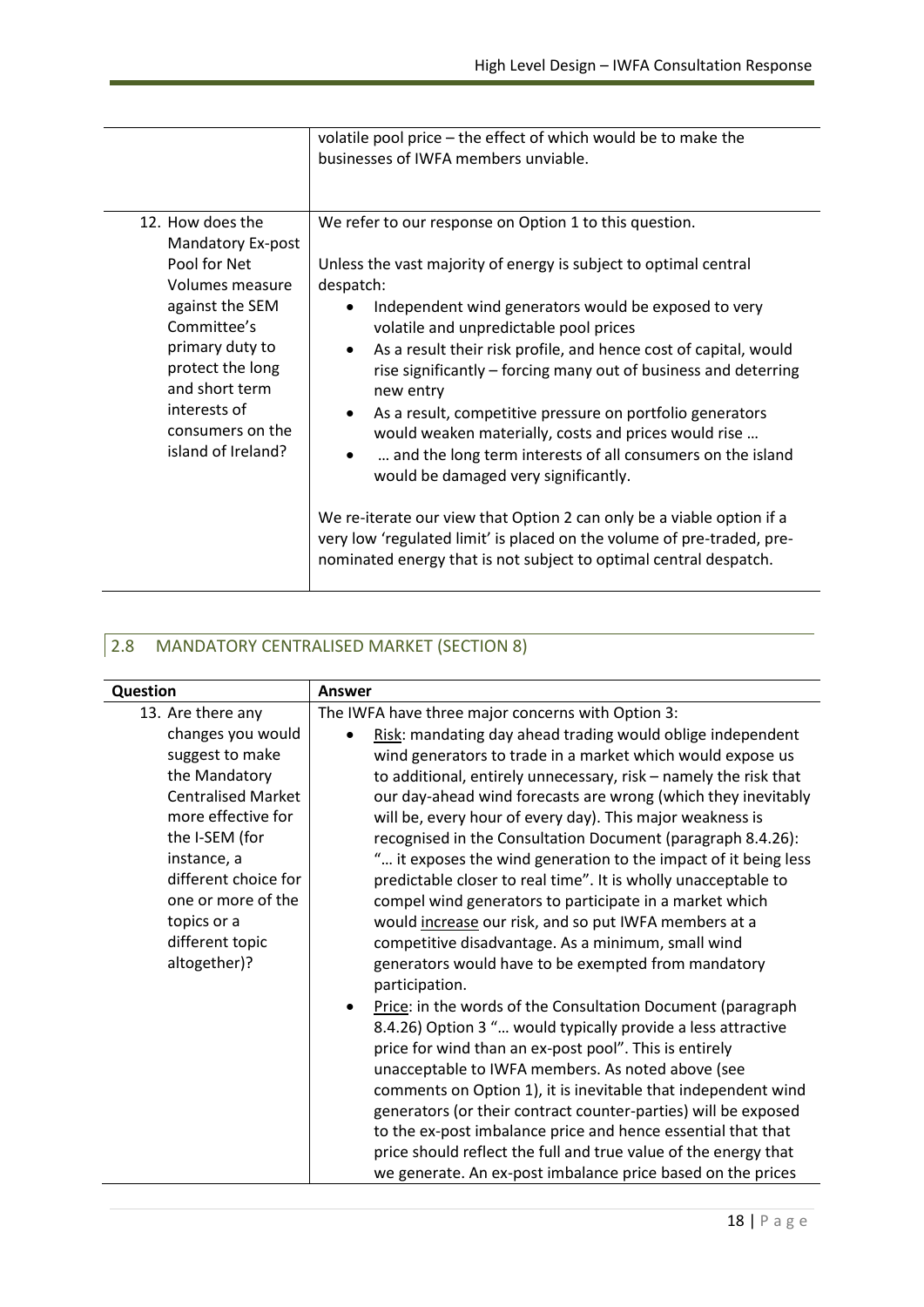| submitted (and accepted) by portfolio generators to induce<br>them to move away from their nominated positions would, we<br>agree, be an unattractive price for wind generators. There<br>could also be a risk that UK based ROC supported wind<br>generators bid very low, or even negative, into the Irish<br>Market, thereby causing imbalance prices to fall, resulting in<br>REFIT projects receiving a very low price and thereby<br>increasing the Irish PSO, indirectly leading to the Irish<br>consumer contributing to the renewable support program in<br>another country. All of this would put wind at a competitive<br>disadvantage and drive our members out of business - to the<br>longer term detriment of all consumers.<br>Practicality: IWFA members do not have the resources or skills<br>to trade every day in a day-ahead market. To be required to do<br>so would almost certainly drive most (probably all) IWFA<br>members out of business. Again, as a minimum, small<br>generators (of all types) would need to be exempted from<br>mandatory participation.                                     |
|--------------------------------------------------------------------------------------------------------------------------------------------------------------------------------------------------------------------------------------------------------------------------------------------------------------------------------------------------------------------------------------------------------------------------------------------------------------------------------------------------------------------------------------------------------------------------------------------------------------------------------------------------------------------------------------------------------------------------------------------------------------------------------------------------------------------------------------------------------------------------------------------------------------------------------------------------------------------------------------------------------------------------------------------------------------------------------------------------------------------------------|
| The IWFA has considered whether Option 3 would be acceptable if<br>amended, and we are aware of informal suggestions of:<br>possible exemptions from mandatory participation in the day-<br>ahead market, or<br>a move from 'mandatory, to 'exclusive' - by which we<br>٠<br>understand that participants might be able to elect whether to<br>participate in day-ahead, intra-day or balancing markets, but<br>must do so in the 'designated' exclusive version of each.                                                                                                                                                                                                                                                                                                                                                                                                                                                                                                                                                                                                                                                      |
| The rationale for Option 3 (as opposed to Option 1) as we understand<br>it, is to ensure that there is a single fully liquid market in which<br>everyone participates. We share this objective entirely. (Our objection<br>is not to 'mandatory' but rather to 'day ahead'!) If under Option 3, the<br>mandatory requirement is relaxed, it appears to us that it undermines<br>the rationale for this option.                                                                                                                                                                                                                                                                                                                                                                                                                                                                                                                                                                                                                                                                                                                 |
| A complete shift to an 'exclusive' approach would return us close to<br>Option 1 – there would be no single market in which everyone<br>participates, but instead a series of partial markets with<br>trading/arbitrage between them. We have no idea what price would<br>emerge from arbitrage among three (or more) partial markets, in each<br>of which some, but not all, participants trade. Such a system would not<br>be a secure and reliable basis for a small generator to enter and<br>participate with any confidence; it would not produce prices that we<br>can be confident will pay the full true value of energy; it would not<br>produce prices on which good interconnector or demand side<br>decisions could be made. The system must have a single fully liquid<br>market somewhere if small generators (especially wind) are to enter<br>and survive, and if the market price is to be a sound basis on which on<br>make system operational decisions (especially in respect of<br>interconnector flows). We believe the risk of wind curtailment in this<br>option would be higher than under Option 4. |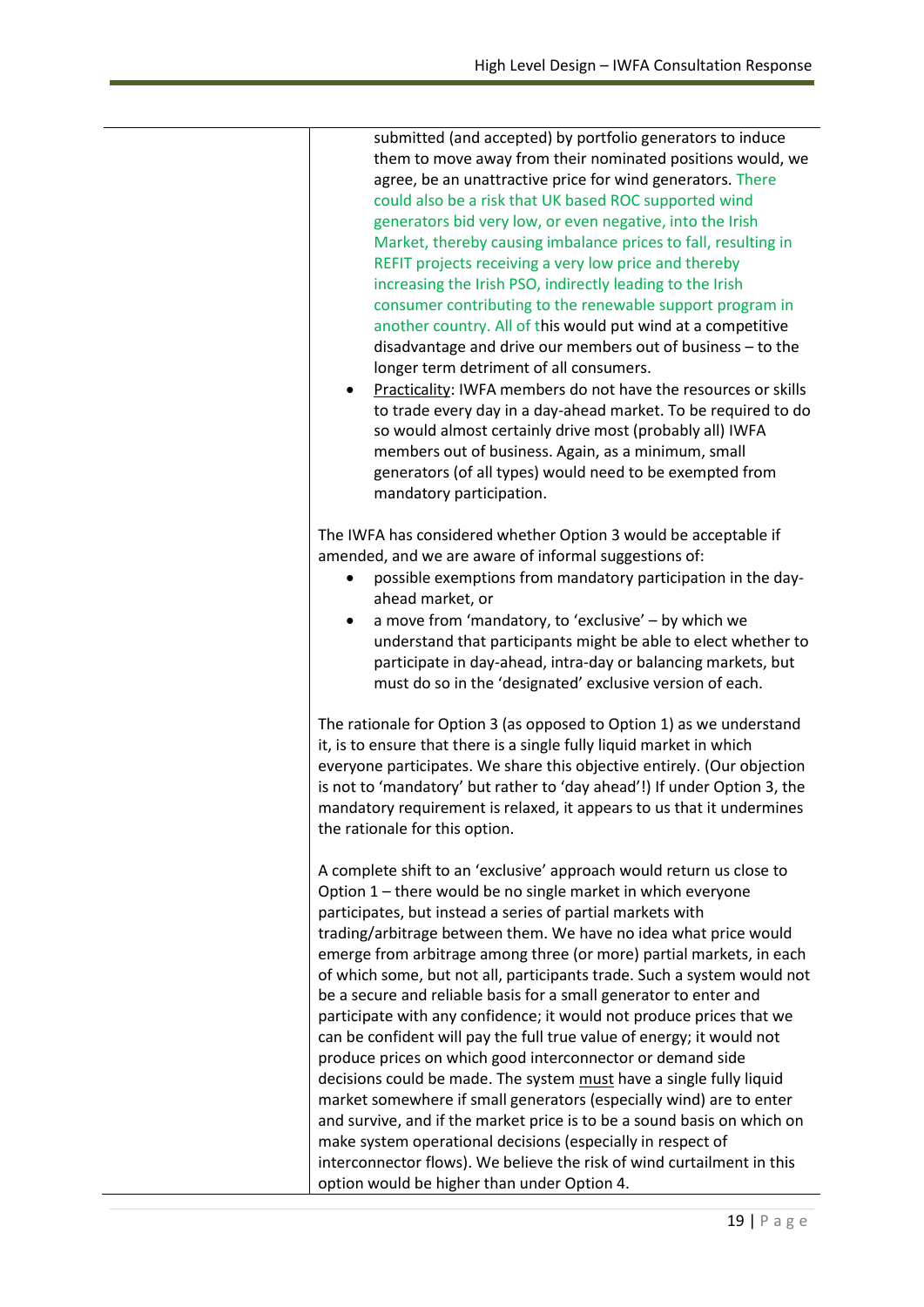|                           | It may be possible to construct a suite of lesser amendments for wind<br>and/or small generators that tries to retain as much generation as<br>possible in the day-ahead market. These would need to address all<br>three of the concerns listed above. They might, for example, include:                                                                                                                                                                                                                                                                                                                                                                                                                                                                                                                                                                                                                                                                                                                                                                                                                                                                                                                                                                            |
|---------------------------|----------------------------------------------------------------------------------------------------------------------------------------------------------------------------------------------------------------------------------------------------------------------------------------------------------------------------------------------------------------------------------------------------------------------------------------------------------------------------------------------------------------------------------------------------------------------------------------------------------------------------------------------------------------------------------------------------------------------------------------------------------------------------------------------------------------------------------------------------------------------------------------------------------------------------------------------------------------------------------------------------------------------------------------------------------------------------------------------------------------------------------------------------------------------------------------------------------------------------------------------------------------------|
|                           | Exemptions: an exemption for some or all wind generators<br>from the obligation to trade in the day ahead market, but for<br>(some level of) mandatory obligation to remain on portfolio<br>generators<br>Imbalance settlement price: set on the basis of a full<br>$\bullet$<br>unconstrained system schedule (by 'unconstrained' we mean<br>unaffected by any transmission constraints, system stability<br>issues or other technical system issues that might require plant<br>to be run out of strict merit order)<br>Exclusivity: an obligation on exempted generators for any<br>$\bullet$<br>trades that they do undertake at the day-ahead stage to take<br>place in the designated day-ahead market in which all other<br>generators are obliged to trade<br>De-minimis: an increase in the de-minimis threshold for small<br>٠<br>generators (to 20MW), to reduce the cost of very small<br>generators of having to participate directly in the markets and<br>settlement processes<br>Incentives on the TSO to minimise the cost of all system<br>$\bullet$<br>stability and transmission constraints, including decisions on<br>whether to curtail wind (and pay compensation) versus alter<br>interconnector flows to meet any constraints or technical |
|                           | system requirements which require deviation from strict merit<br>order despatch                                                                                                                                                                                                                                                                                                                                                                                                                                                                                                                                                                                                                                                                                                                                                                                                                                                                                                                                                                                                                                                                                                                                                                                      |
|                           | This is not, however, an approach that we support. Wind generation is<br>a fundamentally important part of the future of our power system. We<br>should put in place trading arrangements in which all wind can<br>participate fully and on an equivalent basis as all other generators. It<br>seems perverse to implement trading arrangements that are<br>fundamentally ill suited to wind, and then find exemptions and special<br>arrangements to enable wind to survive. As the volume of wind grows<br>over time, exemptions will apply to an ever larger part of the system,<br>the day-ahead price will become ever more detached from reality, and<br>the pressure to remove those exemptions will grow.                                                                                                                                                                                                                                                                                                                                                                                                                                                                                                                                                    |
|                           | Our strong preference is to find trading arrangements in which all<br>participants, including wind, can participate fully.                                                                                                                                                                                                                                                                                                                                                                                                                                                                                                                                                                                                                                                                                                                                                                                                                                                                                                                                                                                                                                                                                                                                           |
| 14. Do you agree with     | The IWFA believes that the assessment of Option 3 in the Consultation                                                                                                                                                                                                                                                                                                                                                                                                                                                                                                                                                                                                                                                                                                                                                                                                                                                                                                                                                                                                                                                                                                                                                                                                |
| the qualitative           | Document is much too positive. We make the following observations:                                                                                                                                                                                                                                                                                                                                                                                                                                                                                                                                                                                                                                                                                                                                                                                                                                                                                                                                                                                                                                                                                                                                                                                                   |
| assessment of             |                                                                                                                                                                                                                                                                                                                                                                                                                                                                                                                                                                                                                                                                                                                                                                                                                                                                                                                                                                                                                                                                                                                                                                                                                                                                      |
| Mandatory                 | Security of supply: the disadvantage to wind of Option 3 can only harm                                                                                                                                                                                                                                                                                                                                                                                                                                                                                                                                                                                                                                                                                                                                                                                                                                                                                                                                                                                                                                                                                                                                                                                               |
| <b>Centralised Market</b> | longer term security of supply, by deterring new independent wind                                                                                                                                                                                                                                                                                                                                                                                                                                                                                                                                                                                                                                                                                                                                                                                                                                                                                                                                                                                                                                                                                                                                                                                                    |
| against the HLD           | generation from entering and threatening the viability of existing                                                                                                                                                                                                                                                                                                                                                                                                                                                                                                                                                                                                                                                                                                                                                                                                                                                                                                                                                                                                                                                                                                                                                                                                   |

 $\top$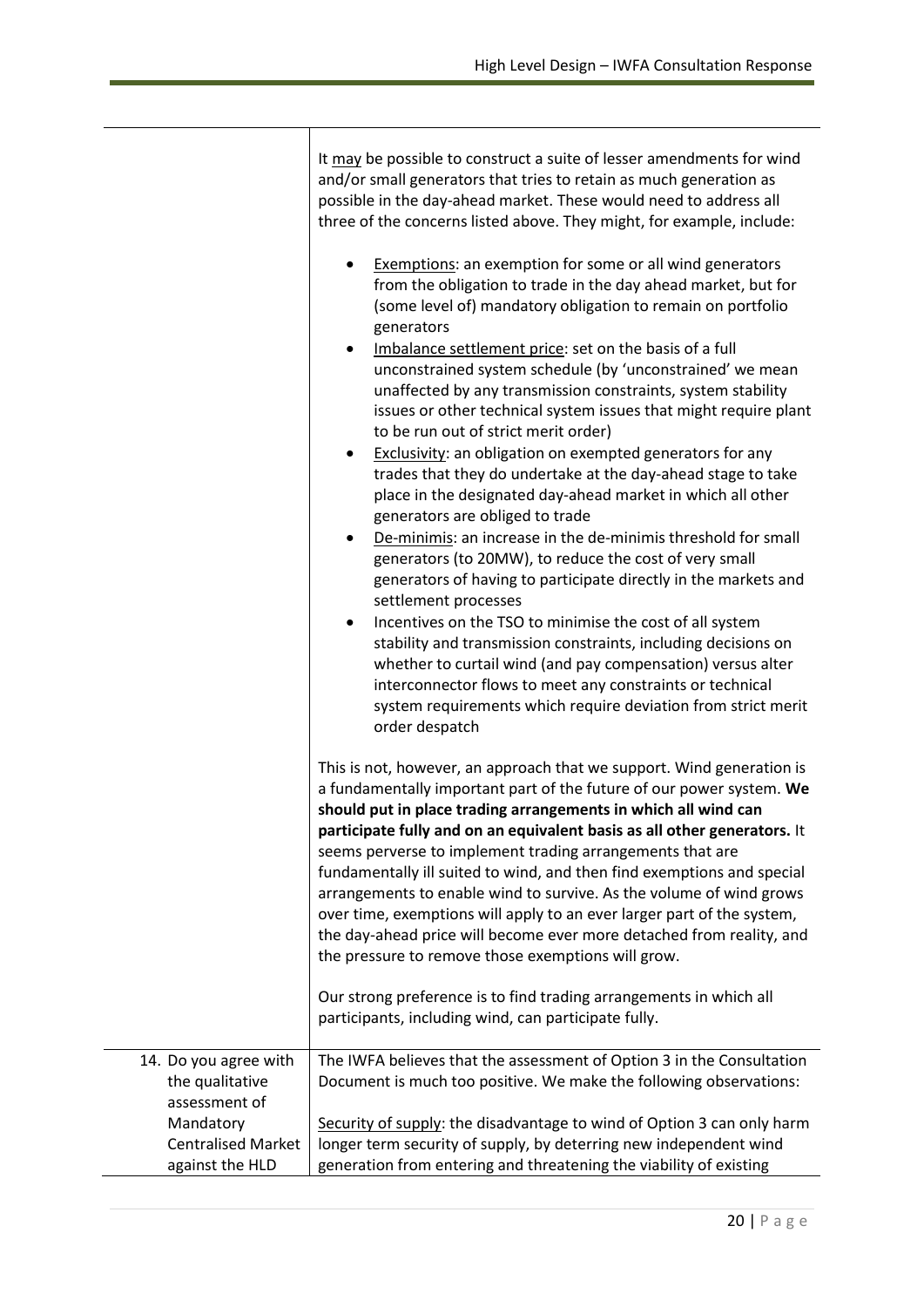| criteria? If not,<br>what changes to                                                                            | generators.                                                                                                                                                                                                                                                                                                                                                                                                                                                                                                                                                                                                                                                                                                                                                                                                                                                                                      |
|-----------------------------------------------------------------------------------------------------------------|--------------------------------------------------------------------------------------------------------------------------------------------------------------------------------------------------------------------------------------------------------------------------------------------------------------------------------------------------------------------------------------------------------------------------------------------------------------------------------------------------------------------------------------------------------------------------------------------------------------------------------------------------------------------------------------------------------------------------------------------------------------------------------------------------------------------------------------------------------------------------------------------------|
| the assessment<br>would you suggest<br>(including the<br>relative strengths<br>and weaknesses of<br>an option)? | We also do not believe that it is correct, as claimed in the Consultation<br>Document, that additional day ahead information will help the TSO<br>schedule the system (including interconnectors) more efficiently.<br>Information about wind generation (which may comprise 40% of the<br>system in future) will be no better under this option than any other. It<br>cannot be presumed that the existence of a day ahead price (and intra-<br>day markets) under Option 3 would be a good basis for making<br>interconnector and demand management decisions - for several<br>reasons:<br>wind forecasts at day ahead stage will be wrong<br>٠<br>any wind generators obliged to trade day ahead will inevitably<br>٠<br>undersell in the day ahead market (the risk from overselling<br>are potentially catastrophic)<br>some (possibly all) wind generators will, in any case, have to<br>٠ |
|                                                                                                                 | be exempted from the day-ahead market                                                                                                                                                                                                                                                                                                                                                                                                                                                                                                                                                                                                                                                                                                                                                                                                                                                            |
|                                                                                                                 | As discussed above, far from improving interconnector and demand<br>side decisions, reliance on such day ahead (and within day) price<br>signals are just as likely to lead to worse decisions.                                                                                                                                                                                                                                                                                                                                                                                                                                                                                                                                                                                                                                                                                                  |
|                                                                                                                 | The IWFA would score Option 3 negatively on security of supply,<br>therefore.                                                                                                                                                                                                                                                                                                                                                                                                                                                                                                                                                                                                                                                                                                                                                                                                                    |
|                                                                                                                 | <b>Efficiency:</b> as with Option 1, we do not understand how Option 3 can<br>be scored as "neutral" on efficiency. By disadvantaging wind, especially<br>small independent wind generators who cannot hope to trade in day-<br>ahead and intra-day markets, the longer term effect can only be to<br>deter small new entrants, raise the cost of capital, and lessen the<br>competitive pressure on the larger portfolio generators $-$ all of which<br>will increase costs and prices to consumers.                                                                                                                                                                                                                                                                                                                                                                                            |
|                                                                                                                 | Practicality: again we do not understand how Option 3 can be scored<br>as 'neutral' on practicality. Participation is a mandatory day ahead<br>market (and being told to then trade out of the risks that doing so<br>would inevitably bring, by trading actively in intra-day markets) is<br>entirely impractical for small independent wind generators. So much<br>so that it would drive IWFA members out of business.                                                                                                                                                                                                                                                                                                                                                                                                                                                                        |
|                                                                                                                 | Further, a major change of this sort will require revision to the entire<br>framework for independent wind generators that has been put in<br>place over recent years. It would put new wind developments on hold<br>for several years, again to the detriment of all consumers on the<br>island.                                                                                                                                                                                                                                                                                                                                                                                                                                                                                                                                                                                                |
|                                                                                                                 | This is the least practical option and must surely be scored as negative.                                                                                                                                                                                                                                                                                                                                                                                                                                                                                                                                                                                                                                                                                                                                                                                                                        |
|                                                                                                                 | Equity: Option 3 is, in our view, highly inequitable. It would be<br>impossible, practically, for small independent generators to<br>participate. It would produce settlement prices which disadvantage                                                                                                                                                                                                                                                                                                                                                                                                                                                                                                                                                                                                                                                                                          |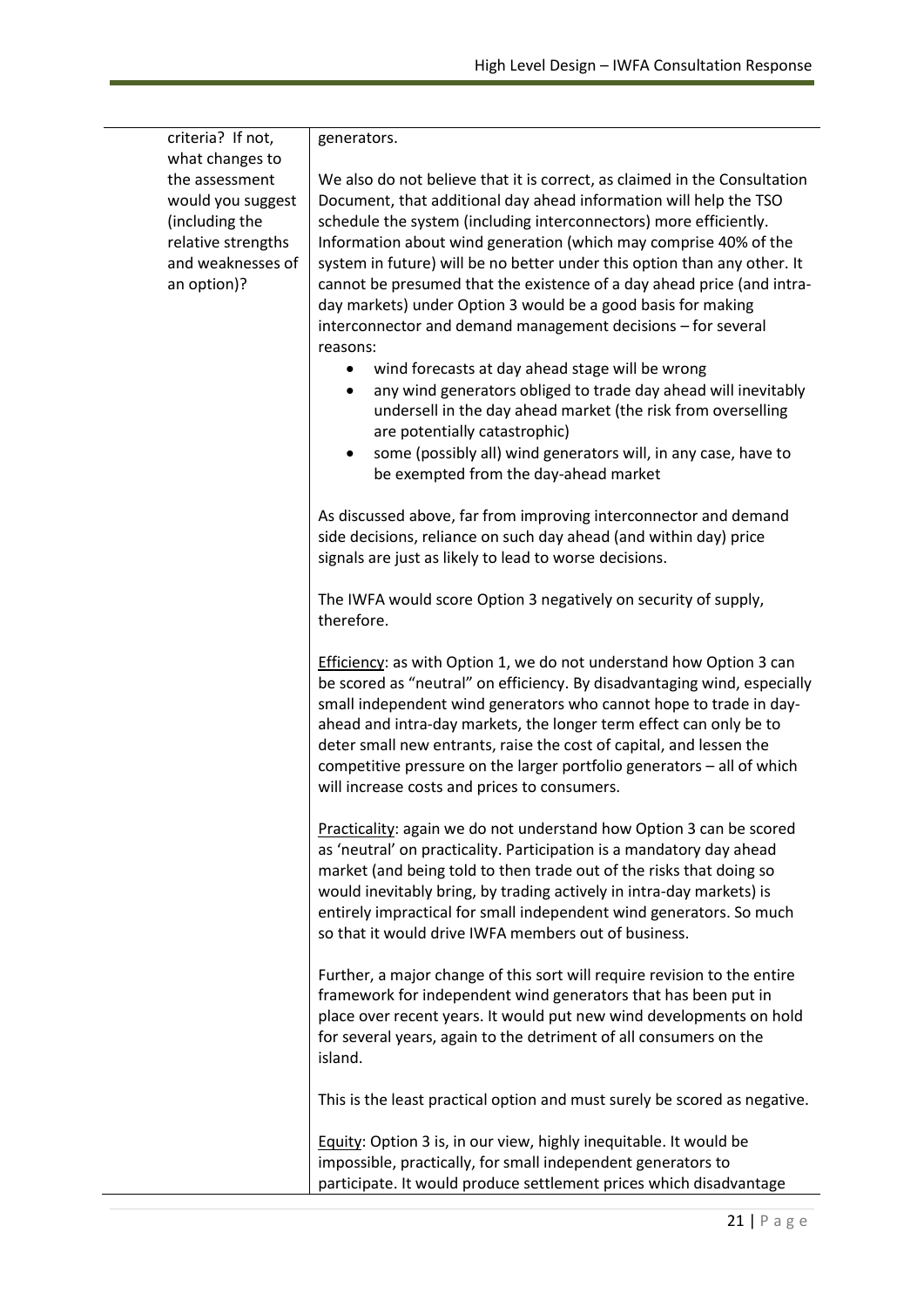|                                                                                                                 | wind generators. It would put the settlement price (to which IWFA<br>members will inevitably be exposed) entirely in the hands of the<br>portfolio generators, depending on their chosen risk management and<br>trading strategies. This criterion must be scored negatively for Option<br>3.                                                                                                                                                                                                                                                                                                                                                                                                                                                                                                                                                                                                                                                                                                                                           |
|-----------------------------------------------------------------------------------------------------------------|-----------------------------------------------------------------------------------------------------------------------------------------------------------------------------------------------------------------------------------------------------------------------------------------------------------------------------------------------------------------------------------------------------------------------------------------------------------------------------------------------------------------------------------------------------------------------------------------------------------------------------------------------------------------------------------------------------------------------------------------------------------------------------------------------------------------------------------------------------------------------------------------------------------------------------------------------------------------------------------------------------------------------------------------|
|                                                                                                                 | Competition: we fundamentally disagree with the assessment of<br>Option 3 as 'neutral/positive' for competition. Paragraph 8.4.26<br>correctly notes the disadvantage to wind of (a) having to trade at a<br>time when wind is unpredictable and (b) an imbalance price which is<br>disadvantageous to wind. The 'solutions' in the subsequent two<br>paragraphs of the Consultation Document are that (a) wind generators<br>will become better at forecasting the wind and (b) wind generators can<br>trade actively in the intra-day markets! These comments reflect a very<br>worrying lack of understanding about the inherent uncertainty of wind<br>output and (more importantly) the resources and skills available to<br>independent wind generators. No IWFA member would be in a<br>position to trade in the way that is envisaged. The costs of doing so will<br>inevitably drive IWFA members out of the market - thus significantly<br>worsening competition. Option 3 must be scored as 'negative' on this<br>criterion. |
| 15. How does the<br>Mandatory                                                                                   | Option 3, as proposed, would be counter to the SEM's primary duty.                                                                                                                                                                                                                                                                                                                                                                                                                                                                                                                                                                                                                                                                                                                                                                                                                                                                                                                                                                      |
| <b>Centralised Market</b><br>measure against<br>the SEM<br>Committee's                                          | Option 3 would drive small wind generators from the market,<br>disadvantage wind generators more generally, and hence harm the<br>interests of consumers in both the short and longer term.                                                                                                                                                                                                                                                                                                                                                                                                                                                                                                                                                                                                                                                                                                                                                                                                                                             |
| primary duty to<br>protect the long<br>and short term<br>interests of<br>consumers on the<br>island of Ireland? | The interests of consumers on the island of Ireland are best served by<br>ensuring that the new trading arrangements do not favour any class of<br>generator. Only then will there be genuine competition among existing<br>generators and for new entry. Option 3 would exclude independent<br>wind generators from the market $-$ by forcing them to incur<br>unnecessary risks, by requiring them to have the skills and resources to<br>then try to trade out of those risks, and by exposing them to a<br>disadvantageous imbalance price.                                                                                                                                                                                                                                                                                                                                                                                                                                                                                         |
|                                                                                                                 | No small wind generator would survive. Competition would be<br>severely weakened, and consumers would pay higher prices to an<br>oligopoly of portfolio generators as a result.                                                                                                                                                                                                                                                                                                                                                                                                                                                                                                                                                                                                                                                                                                                                                                                                                                                         |

### 2.9 GROSS POOL – NET SETTLEMENT MARKET (SECTION 9)

| <b>Question</b>     | <b>Answer</b>                                                         |
|---------------------|-----------------------------------------------------------------------|
| 16. Are there any   | The IWFA supports the development of voluntary day-ahead and          |
| changes you would   | intra-day markets, with the fall-back of ex-post imbalance based on a |
| suggest to make the | full system despatch (i.e. ex-post pool) as envisaged by Option 4. It |
| Gross Pool - Net    | would (a) ensure that all generators are treated equally in the only  |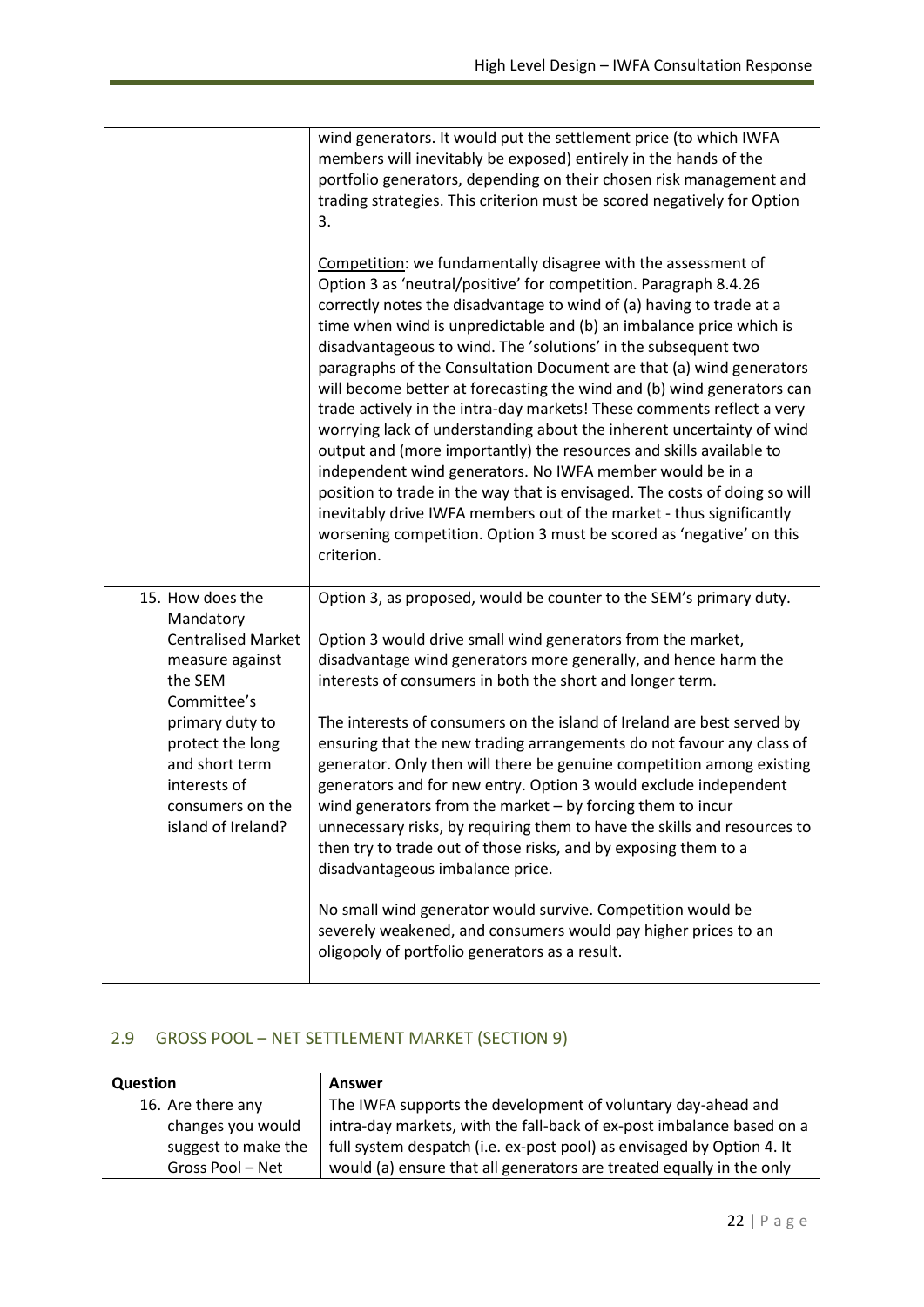| <b>Settlement Market</b><br>more effective for<br>the all I-SEM (for<br>instance, a different<br>choice for one or<br>more of the topics<br>or a different topic<br>altogether)? | mandatory market, (b) that market would be fully open, transparent<br>and easy to participate in for any small participant (c) ensure that the<br>reference price, on which all prices would be based, is a full and true<br>reflection of the value of energy on the system, (d) impose no<br>unnecessary risks or transaction costs on small generators and/or<br>wind generators, (e) provide the necessary flexibility for the requisite<br>forward pricing in order to facilitate appropriate interconnector flows<br>and demand side management, and (f) leave all participants to trade<br>as they wish ahead of real time, according to their particular cost and<br>risk characteristics |
|----------------------------------------------------------------------------------------------------------------------------------------------------------------------------------|---------------------------------------------------------------------------------------------------------------------------------------------------------------------------------------------------------------------------------------------------------------------------------------------------------------------------------------------------------------------------------------------------------------------------------------------------------------------------------------------------------------------------------------------------------------------------------------------------------------------------------------------------------------------------------------------------|
|                                                                                                                                                                                  | The ex-post pool price should be determined by an ex post system<br>schedule that schedules generating plant in strict merit order based<br>on their complex price bids and technical characteristics of each<br>generating unit. It should take no account of any transmission<br>constraint, system stability or other technical system characteristics<br>that might cause the TSO, in real time, to have to despatch plant out<br>of merit.                                                                                                                                                                                                                                                   |
|                                                                                                                                                                                  | The IWFA would wish the design of Option 4 to include:<br>'Market maker' obligations on portfolio generators, to<br>ensure that day-ahead and intra-day markets are established<br>and a minimum volume of energy is traded in those markets<br>Appropriate flexibility for participation and pricing in DAM<br>$\bullet$<br><b>IDMs</b>                                                                                                                                                                                                                                                                                                                                                          |
|                                                                                                                                                                                  | Incentives on the TSO to minimise the cost of all system<br>٠<br>stability and transmission constraints, including decisions on<br>whether to curtail wind (and pay compensation) versus alter<br>interconnector flows to meet any such constraints or<br>technical system requirements which require deviation from<br>strict merit order despatch                                                                                                                                                                                                                                                                                                                                               |
|                                                                                                                                                                                  | An increase in the de-minimis threshold for small generators<br>(to 20MW), to reduce the cost of very small generators of<br>having to participate directly in the markets and settlement<br>processes                                                                                                                                                                                                                                                                                                                                                                                                                                                                                            |
|                                                                                                                                                                                  | A regulatory requirement for cost reflective bidding into the<br>despatch and ex-post pool process (or some equivalent<br>regulatory control), to limit any risk of gaming by portfolio<br>generators                                                                                                                                                                                                                                                                                                                                                                                                                                                                                             |
|                                                                                                                                                                                  | Priority despatch arrangements for wind generation (in line<br>with those currently in place)                                                                                                                                                                                                                                                                                                                                                                                                                                                                                                                                                                                                     |
|                                                                                                                                                                                  | The IWFA would support either net settlement or gross settlement<br>within Option 4. The choice should be made on grounds of<br>practicality and cost. We would want assurances that the costs of the<br>systems and information requirements for net settlement, as<br>currently proposed, are not excessive.                                                                                                                                                                                                                                                                                                                                                                                    |
| 17. Do you agree with<br>the qualitative                                                                                                                                         | The IWFA broadly agrees the assessment of Option 4 in the<br>Consultation Document, and notes in particular the equity,                                                                                                                                                                                                                                                                                                                                                                                                                                                                                                                                                                           |

÷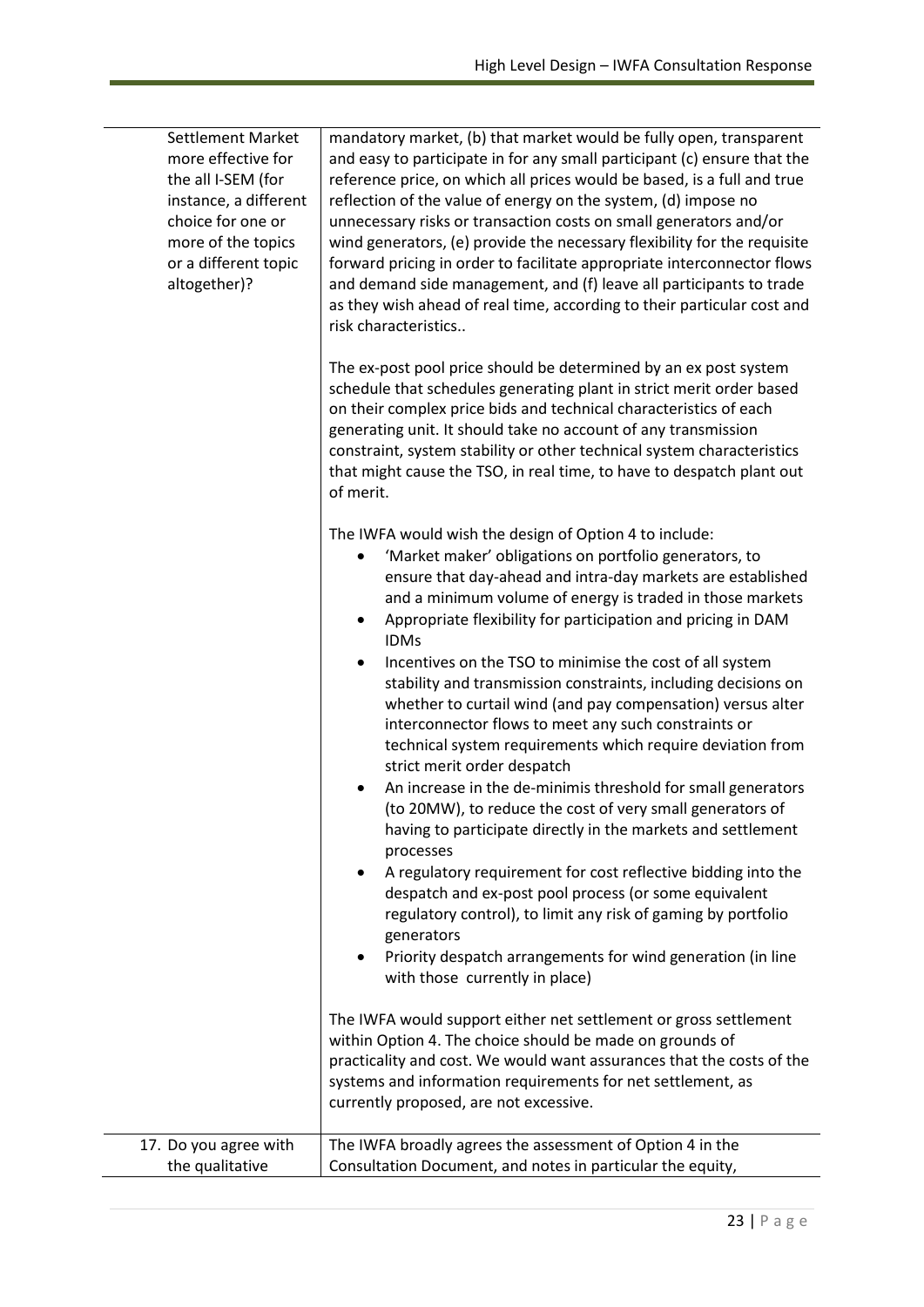| assessment of Gross<br>Pool - Net<br><b>Settlement Market</b><br>against the HLD<br>criteria? If not,<br>what changes to the<br>assessment would | competitive and environmental strengths of this option. These are all<br>features which would deliver long term benefit to consumers on the<br>island of Ireland. A diverse, low carbon, competitive market in which<br>all participants are able to compete on an equal footing will drive<br>prices down to the long term benefit of consumers and the economy<br>as a whole.                                                                                                                                                                                                                                                         |
|--------------------------------------------------------------------------------------------------------------------------------------------------|-----------------------------------------------------------------------------------------------------------------------------------------------------------------------------------------------------------------------------------------------------------------------------------------------------------------------------------------------------------------------------------------------------------------------------------------------------------------------------------------------------------------------------------------------------------------------------------------------------------------------------------------|
| you suggest<br>(including the<br>relative strengths<br>and weaknesses of<br>an option)?                                                          | We make the following additional observations:<br>Security of supply: we agree that supply security can be delivered by<br>this option - indeed it is the option that will best ensure long term<br>supply security by enabling all participants to compete on an equal<br>footing. However, we disagree with the comments in the<br>Consultation Document on the 'relative disadvantage' of this option<br>that interconnector flows would not be fully integrated into<br>despatch.                                                                                                                                                   |
|                                                                                                                                                  | As noted earlier, interconnector decisions in all options would still<br>have to be made ahead of time based on the same lack of reliable<br>information about actual wind output. It is wrong to suggest that<br>interconnector decisions based on day-ahead prices will be better -<br>they could just as easily be worse. As discussed above (see our<br>comments on Option 3), we fundamentally disagree that day-ahead<br>and intra-day prices based on trading in a series of partial markets, in<br>none of which everyone participates are a sound basis on which to<br>make interconnector flow decisions. Quite the opposite. |
|                                                                                                                                                  | We believe that Option 4 is, in fact, the best option to minimise wind<br>curtailment. Under Option 4, there will be an ex-post price (i.e. the<br>imbalance price) that is the best possible reflection of the actual true<br>outturn value of energy on the system. It will be based on actual,<br>known wind volumes and reflect the actual technical and cost<br>characteristics of every unit on the system.                                                                                                                                                                                                                       |
|                                                                                                                                                  | There is a very strong incentive on everyone (i.e. not just wind<br>generators) to try to forecast what the ex-post prices will be, in order<br>to get the import/export decisions right. This is a very standard<br>incentive mechanism in every commodity market in the world, and<br>participants do not make systematic mistakes (i.e. keep getting it<br>wrong in the same direction). In our view, therefore, Option 4 has<br>perfect incentives to get interconnector (and demand side) decision<br>right.                                                                                                                       |
|                                                                                                                                                  | We are aware of concerns about potential wind curtailment. There<br>are two possible scenarios under which wind could be curtailed:<br>Scenario 1: wind is curtailed in real time AND in the ex post<br>unconstrained settlement schedule. In this case, the ex post<br>pool price will be very low and the interconnectors should be<br>used to export (unless GB prices are even lower) – and the<br>normal arbitrage incentive outlined above will apply<br>Scenario 2: wind is curtailed in real time but NOT in the ex                                                                                                             |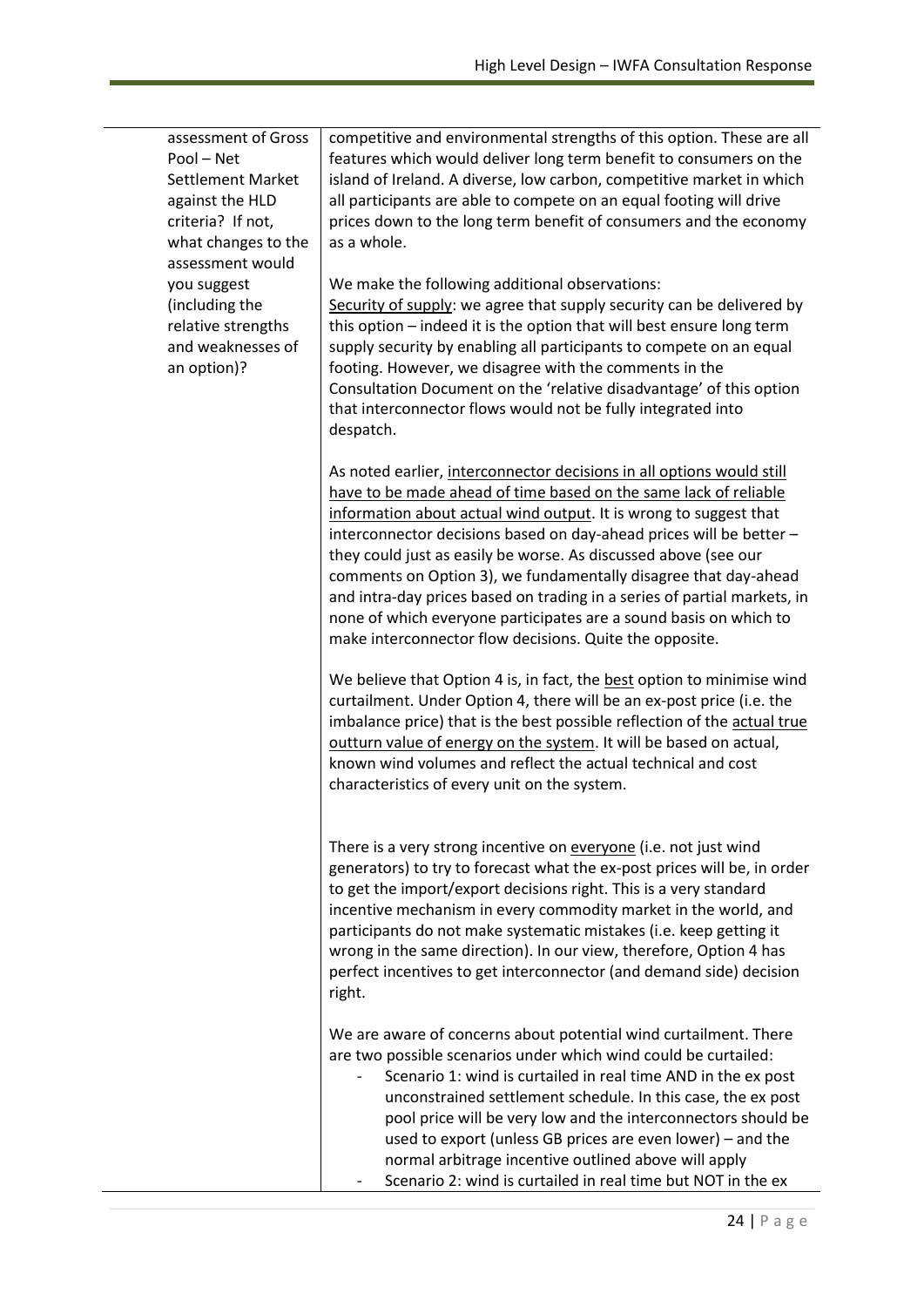| post unconstrained settlement schedule. In this case, the<br>TSO should pay the full cost of the wind curtailment. This<br>would comprise the cost of running the out-of-merit<br>generator (paid at its bid price) and the cost of compensating<br>the in-merit wind generator that is unable to run (paid the<br>difference between settlement and bid price). Alternatively,<br>rather than compensating the wind generator, the TSO itself<br>could instead elect to export the energy to GB. If<br>appropriately incentivised, it will do so when this is the least<br>cost option (which will be almost every time).                                                                                                                                                                    |
|-----------------------------------------------------------------------------------------------------------------------------------------------------------------------------------------------------------------------------------------------------------------------------------------------------------------------------------------------------------------------------------------------------------------------------------------------------------------------------------------------------------------------------------------------------------------------------------------------------------------------------------------------------------------------------------------------------------------------------------------------------------------------------------------------|
| It is critically important that the TSO faces this incentive $-$ so that:<br>In the short term it makes decisions that minimise the cost of<br>meeting the technical system requirement; and<br>In the long term it invests in and develops the system<br>efficiently, and so minimises (for example) the need to curtail<br>wind out of merit unless economic to do so.                                                                                                                                                                                                                                                                                                                                                                                                                      |
| We note that this incentive on the TSO to minimise the cost of<br>meeting technical system requirements, and hence of optimising<br>import/exports consequent on technical system requirements,<br>should apply identically under all of the Options under consideration.<br>We would expect that a properly incentivised TSO will trade<br>interconnector volumes in the intra-day market to help it manage its<br>system constraint costs, and could be required to do so (as we<br>understand is planned in Germany).                                                                                                                                                                                                                                                                      |
| (We note that if the TSO were not incentivized to do this, and issues<br>related to out-of-merit operation were left to market participants,<br>some level of correct interconnector flows could still be achieved<br>under Option 4. Any trader would see the opportunity to purchase<br>energy from wind generators that were receiving no payment, by<br>being made idle due to system stability issues and would sell that<br>energy to GB at a profit. Such a trader would:<br>Buy cheaply from the wind generator that would otherwise<br>be curtailed and receive no payment<br>Sell into GB at the GB market price<br>$\bullet$<br>As a result, be balanced in the I-SEM settlement process (and<br>$\bullet$<br>hence have no net exposure to the ex post I-SEM settlement<br>price) |
| However, careful attention would need to be paid to any impact of<br>such trades on the curtailment hierarchy set up by the SEMC tie-<br>breaks decision (IWFA would discourage a re-opening of that<br>decision, which took 5 years, and the industry cannot afford any<br>more delay). Subject to respecting tie-breaks, participant trading<br>could, under Option 4, therefore achieve better interconnector flows.<br>It would, however, remove the incentive that should sit with the TSO<br>to resolve those system issues, and given the tie-break issues, it may<br>be best to leave it to the TSO, for now at least.                                                                                                                                                                |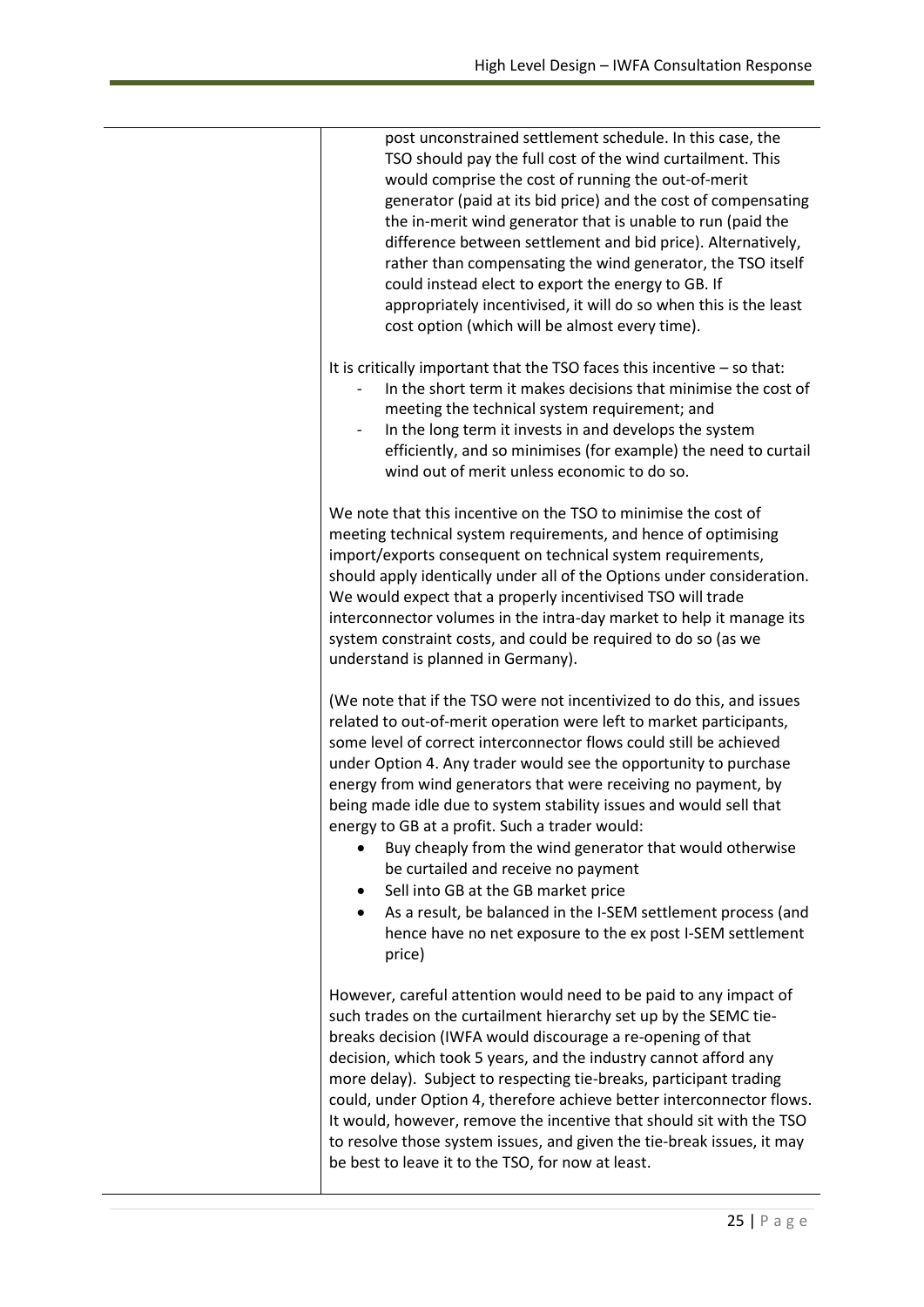We caution against drawing the wrong conclusion about Option 4 in this regard because of any anomalies in the current SEM. The I-SEM ex-post pool price, and TSO incentives with respect to technical system requirements, will need to be designed correctly to ensure that the system, including the interconnectors, is despatched efficiently, as outlined above.

Efficiency: The IWFA believes that Option 4 should be scored as 'positive' for efficiency. As noted above, it will ensure a level playing field and hence genuinely competitive market, which will drive long term efficiency and hence lower prices for consumers. This critical long term effect is given much too little weight throughout the Consultation Document. The Consultation Document notes that the lack of a liquid day-ahead market price could hamper demand side management. We disagree – for the same reasons outlined above in respect of interconnector flows. Again, because up to 40% of the system will be wind whose output cannot be known at the day-ahead stage, it should not be presumed that demand side response to a day-ahead price is efficient. (Put simply, demand may be curtailed in response to high day-ahead prices when, in fact, there is sufficient wind on the day to meet all demand at much lower prices)

Environmental: We agree that Option 4 is the best option for enabling wind generation to compete on a level playing field. We also support the view that adequate arrangements must be put in place to remunerate flexible plant which are able to respond quickly at times of unexpected low wind output. We dispute the notion that, under Option 4, wind has no incentive to improve wind forecasting. Wind generators will always want as much certainty as possible about future output levels, and so tie-in our prices and revenues as far in advance as possible (rather than be exposed to the outturn imbalance price). This incentive remains in Option 4. Indeed, as discussed above, Option 4 would incentivise all participants to try to forecast wind, and hence ex-post pool prices. It would be fundamentally wrong, however (as in Option 3 for example) to create an artificial incentive by forcing wind to expose itself to unnecessary risks in the day-ahead market.

The internal electricity market: The Consultation Document states that the efficiency of cross-border trade in Option 4 will depend on the liquidity of the DAM and IDM. We disagree. It will depend on how accurate wind forecasts are at the time that interconnector flows are decided. As noted above, with up to 40% of wind on the system, interconnector flow decisions made on the basis of trades in a day-ahead market are just as likely to be wrong - probably more so. (Put simply, we could decide to import based on day-ahead prices when, in fact, the wind blows strongly on the day and we should be exporting). We cannot remove the uncertainty of wind output through market design, and it is dangerous to believe that the mere existence of day-ahead or other markets will improve the efficiency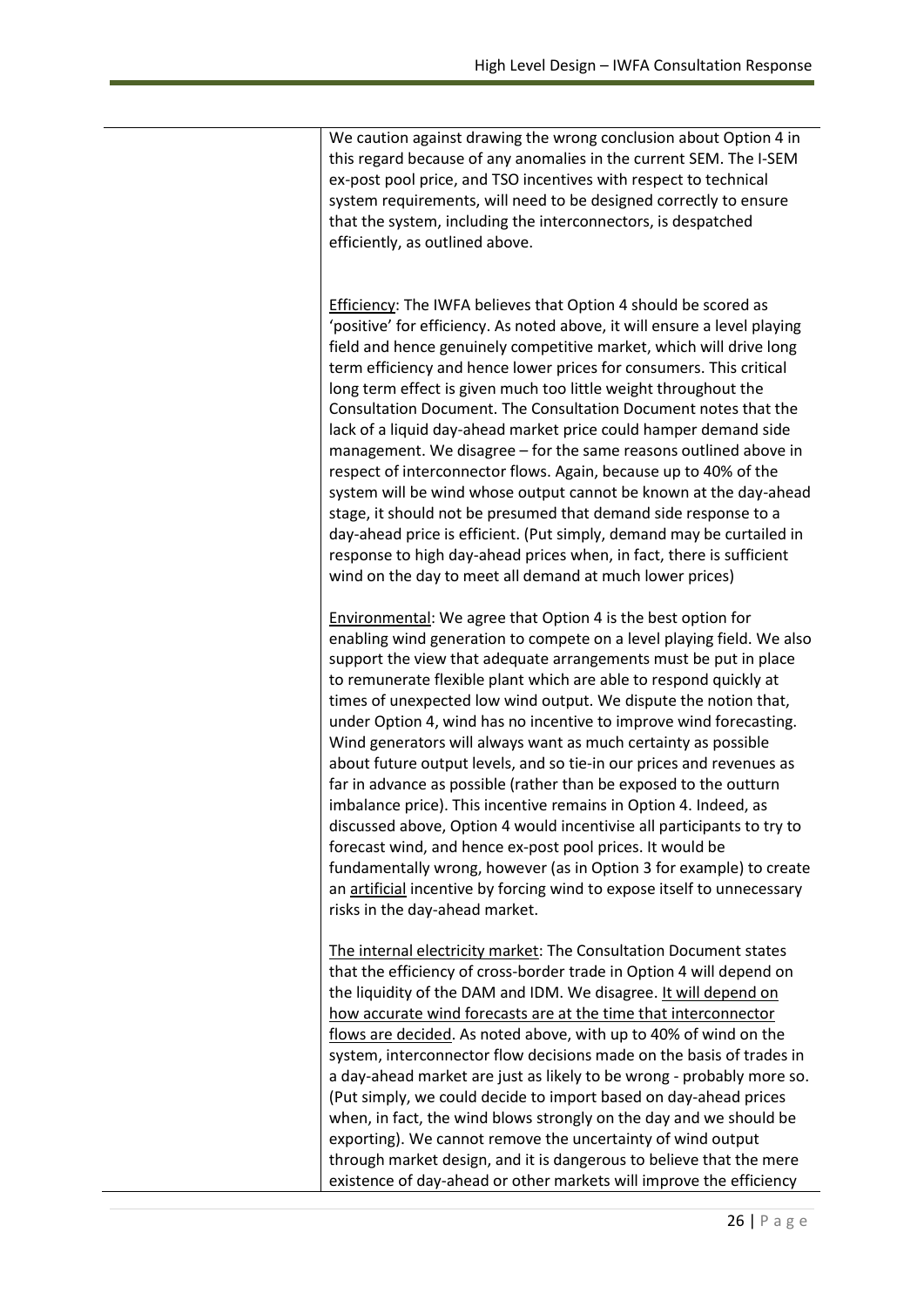|                                                                                                                                                                             | of decisions. Option 4 will, however, incentive efficient cross-border<br>trades far better than any other option (as discussed earlier).                                                                                                                                                                                                                                                                                               |
|-----------------------------------------------------------------------------------------------------------------------------------------------------------------------------|-----------------------------------------------------------------------------------------------------------------------------------------------------------------------------------------------------------------------------------------------------------------------------------------------------------------------------------------------------------------------------------------------------------------------------------------|
| 18. How does the Gross<br>Pool – Net                                                                                                                                        | The IWFA believes that Option 4 best meets the SEM's primary duty.                                                                                                                                                                                                                                                                                                                                                                      |
| Settlement Market<br>measure against the<br>SEM Committee's<br>primary duty to<br>protect the long and<br>short term interests<br>of consumers on the<br>island of Ireland? | It is the only option that will (a) produce a market price that<br>accurately reflects the value of energy on the system, (b) enable wind<br>to compete on a level playing field (c) enable small, non-portfolio<br>generators to compete on a level playing field, (d) incentivise<br>efficient interconnector flows and facilitate DSM, and hence (e)<br>provide the long term conditions for an efficient and competitive<br>market. |
|                                                                                                                                                                             | Customers on the island of Ireland will benefit through lower prices<br>and greater supply security than under any other option.                                                                                                                                                                                                                                                                                                        |

# 2.10 CAPACITY REMUNERATION MECHANISMS (CHAPTER 10)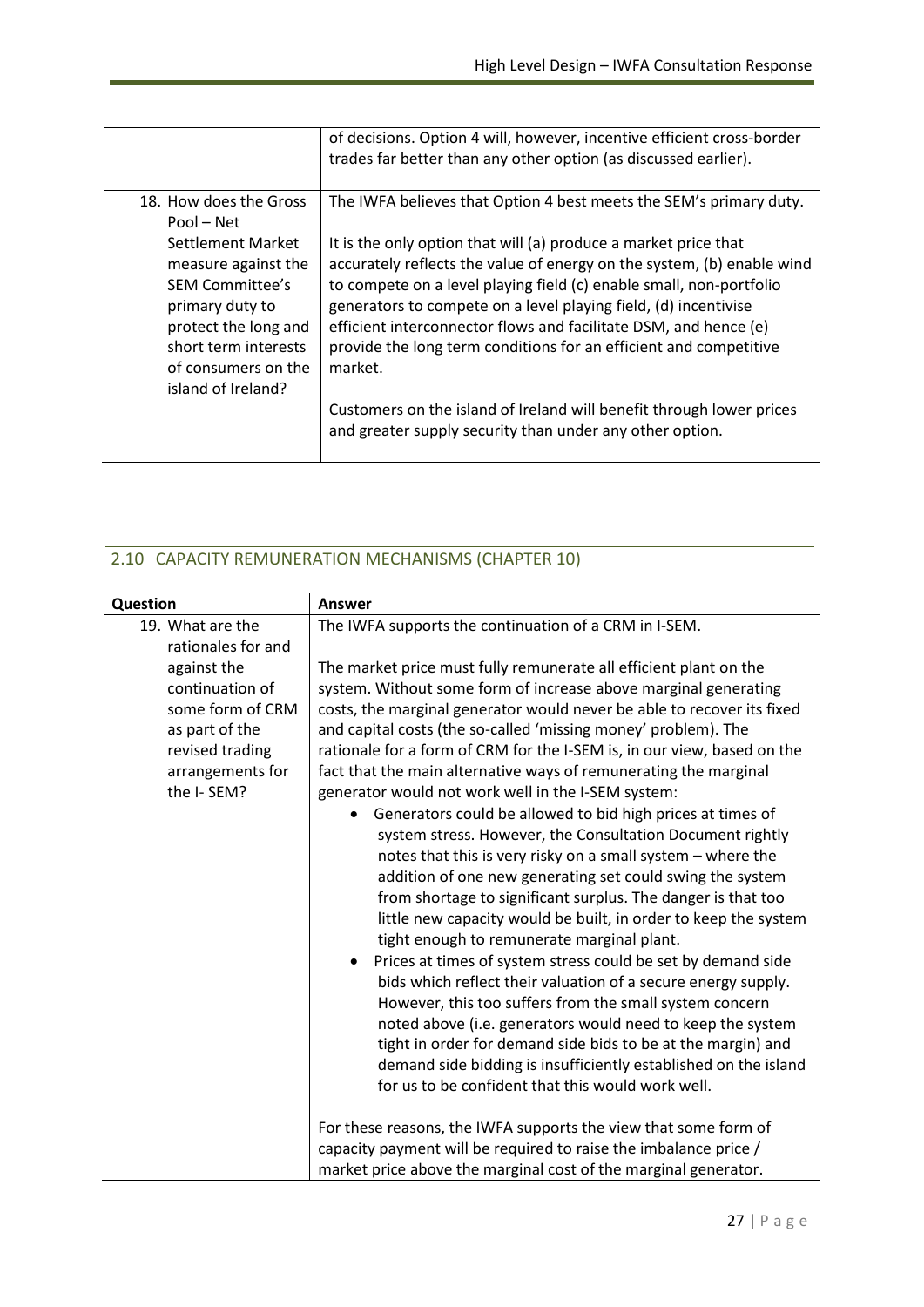|                                                                  | We also stress that this 'capacity payment' must be market-wide. All<br>generators must be paid the full value of the energy they produce, in<br>order to get an efficient plant mix. In an "energy only" market, the<br>single market price would be bid up (by generators or demand) at<br>times of system stress, and all generators who generate energy at<br>those times would (rightly) benefit from that higher market price. Any<br>CRM must do the same. |
|------------------------------------------------------------------|-------------------------------------------------------------------------------------------------------------------------------------------------------------------------------------------------------------------------------------------------------------------------------------------------------------------------------------------------------------------------------------------------------------------------------------------------------------------|
| 20. Are these the most<br>important topics<br>for describing the | The IWFA agrees that the Consultation Document has identified the<br>key design issues and options for a CRM.                                                                                                                                                                                                                                                                                                                                                     |
| high level design of<br>any future CRM for<br>the I-SEM?         |                                                                                                                                                                                                                                                                                                                                                                                                                                                                   |

### 2.11 STRATEGIC RESERVE (CHAPTER 10.7)

| Question |                                            | Answer                                                                                                                                              |
|----------|--------------------------------------------|-----------------------------------------------------------------------------------------------------------------------------------------------------|
|          | 21. Are there any<br>changes you would     | The IWFA does not support use of a Strategic Reserve mechanism,<br>targeted at a specific quantity of generation that would not otherwise           |
|          | suggest to make                            | get built.                                                                                                                                          |
|          | the design of a                            |                                                                                                                                                     |
|          | <b>Strategic Reserve</b><br>mechanism more | We have no changes to suggest that would make this an acceptable                                                                                    |
|          | effective for the I-                       | option.                                                                                                                                             |
|          | SEM (for instance                          |                                                                                                                                                     |
|          | a different choice                         |                                                                                                                                                     |
|          | for one or more of                         |                                                                                                                                                     |
|          | the topic?)                                |                                                                                                                                                     |
|          | 22. Do you agree with                      | The purpose of a CRM, as noted above, should be to ensure that all                                                                                  |
|          | the initial                                | plant on the system receive a price equivalent to that which would                                                                                  |
|          | assessment of the                          | ideally come from an energy-only market reflecting the value of energy                                                                              |
|          | strengths and                              | at times of system stress. A Strategic Reserve mechanism does not do                                                                                |
|          | weaknesses of a                            | this. It would under remunerate all other plant on the system.                                                                                      |
|          | <b>Strategic Reserve</b><br>Mechanism? If  |                                                                                                                                                     |
|          | not, what changes                          | There is also a significant risk that plant built as part of the "Strategic<br>Reserve" would dilute prices in the market - because decision makers |
|          | to the assessment                          | would be very tempted to use this plant in preference to higher cost                                                                                |
|          | would you suggest                          | 'non-Strategic' plant.                                                                                                                              |
|          | (including the                             |                                                                                                                                                     |
|          | strengths and                              |                                                                                                                                                     |
|          | weaknesses of an                           |                                                                                                                                                     |
|          | option relative to                         |                                                                                                                                                     |
|          | the others)?                               |                                                                                                                                                     |
|          | 23. Would a Strategic                      | <b>No</b>                                                                                                                                           |
|          | Reserve                                    |                                                                                                                                                     |
|          | Mechanism work                             |                                                                                                                                                     |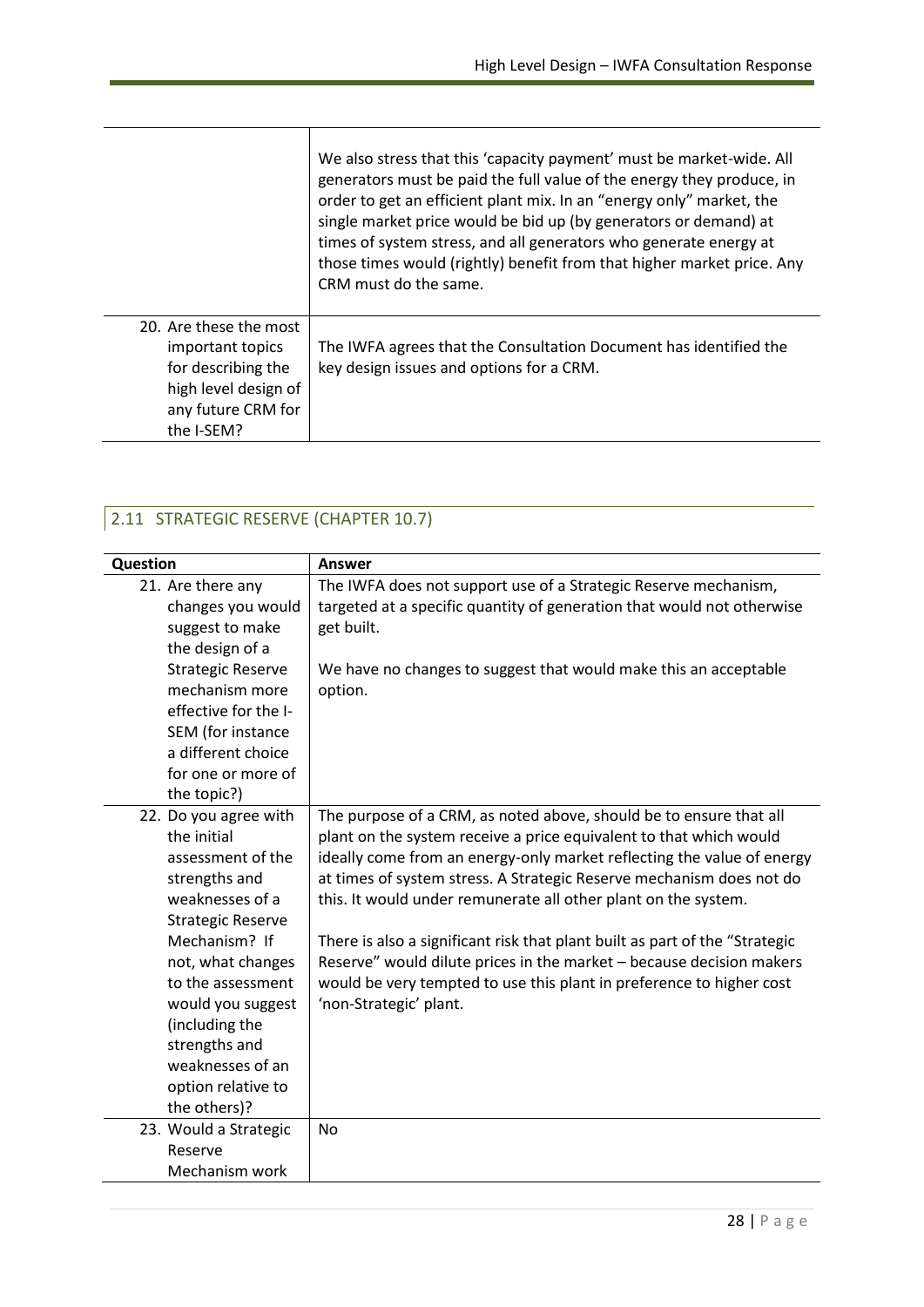| or fit more        |
|--------------------|
|                    |
| effectively with a |
| particular option  |
|                    |
| for the energy     |
| trading            |
|                    |
| arrangements. If   |
| so, which one and  |
| why?               |
|                    |

#### 2.12 LONG-TERM PRICE-BASED CRM (CHAPTER 10.9)

| Question                                                                                                                                                                                          | <b>Answer</b>                                                                                                                                                                                                                                                                                                                                                                                                                                                                                                                                                                        |
|---------------------------------------------------------------------------------------------------------------------------------------------------------------------------------------------------|--------------------------------------------------------------------------------------------------------------------------------------------------------------------------------------------------------------------------------------------------------------------------------------------------------------------------------------------------------------------------------------------------------------------------------------------------------------------------------------------------------------------------------------------------------------------------------------|
| 24. Are there any<br>changes you would<br>suggest to make<br>the design of a<br>Long-term price-                                                                                                  | The IWFA supports a long-term price based CRM. This is, we believe,<br>the best option to remunerate efficient investment in new generation.<br>The payment should be made to plant on the system in real time,<br>rather than only paid (for example) to those which trade in a day-                                                                                                                                                                                                                                                                                                |
| based CRM<br>effective for the I-<br>SEM (for instance<br>a different choice<br>for one or more of<br>the topic?)                                                                                 | ahead or any other market.<br>Consideration should be given to narrowing the number of generating<br>plant that receive the capacity payment. It should be paid to those<br>required to generate to meet demand plus a "reasonable" plant<br>margin. It should not be spread so thinly (as we are concerned is<br>currently the case) that it enables excess old generating plant to<br>remain on the system which should be retired.                                                                                                                                                |
| 25. Do you agree with<br>the initial<br>assessment of the<br>strengths and<br>weaknesses of a<br>Long-term price-<br>based CRM? If<br>not, what changes<br>to the assessment<br>would you suggest | We believe the assessment in the Consultation Document is fair and<br>reasonable. The concern that it does not give an accurate short term<br>signal of system tightness is, we believe, correct. However, as we note<br>below, if the CRM were determined on the basis of short term system<br>tightness it would suffer from the same problems as energy-only<br>mechanisms on a small system - namely that relatively small<br>increments of new capacity would push the system into surplus for<br>long periods and so reduce the CRM to zero. This would negate its<br>purpose. |
| (including the<br>strengths and<br>weaknesses of an<br>option relative to<br>the others)?                                                                                                         | An option for consideration may be for the total financial value of the<br>CRM to be determined on a long term basis, but for the hourly<br>distribution of the payment to be determined, in part at least, based<br>on the hours of greatest actual (or expected) system stress (e.g.<br>daytime/weekday peak periods).                                                                                                                                                                                                                                                             |
| 26. Would a Long-<br>term price-based<br>CRM work or fit<br>more effectively<br>with a particular<br>option for the<br>energy trading<br>arrangements. If                                         | This could fit with any option for energy trading arrangements.                                                                                                                                                                                                                                                                                                                                                                                                                                                                                                                      |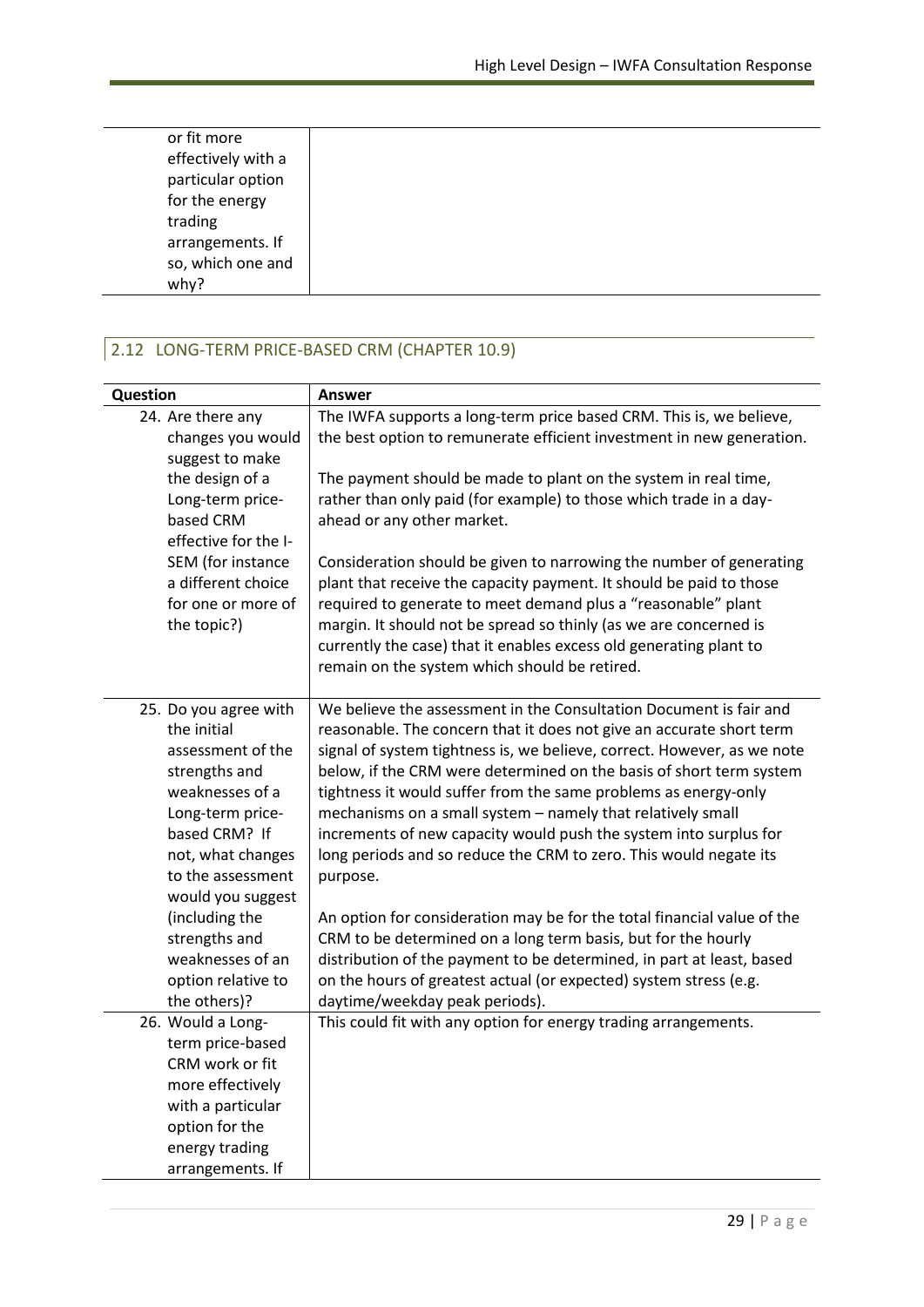so, which one and why?

#### 2.13 SHORT-TERM PRICE-BASED CRM (CHAPTER 10.10)

| Question              | <b>Answer</b>                                                         |
|-----------------------|-----------------------------------------------------------------------|
| 27. Are there any     | The IWFA does not support a short term price based CRM.               |
| changes you would     |                                                                       |
| suggest to make       | As noted above, there may be merit in considering using actual (or    |
| the design of a       | expected) hours of greatest system stress to determine the            |
| Short-term price-     | distribution of the fixed long term financial 'pot' within each       |
| based CRM             | month/year.                                                           |
| effective for the I-  |                                                                       |
| SEM (for instance     |                                                                       |
| a different choice    |                                                                       |
| for one or more of    |                                                                       |
| the topic)?           |                                                                       |
| 28. Do you agree with | We believe that a short term price-based CRM would not achieve the    |
| the initial           | objective of ensuring that efficiently built generation is fully      |
| assessment of the     | remunerated in a small system such as the island of Ireland.          |
| strengths and         |                                                                       |
| weaknesses of a       | Lumpy investment would mean that a short term price based CRM         |
| Short-term price-     | would be very low / zero for prolonged periods - which is the problem |
| based CRM? If         | of an energy-only mechanism that a CRM should seek to avoid.          |
| not, what changes     |                                                                       |
| to the assessment     |                                                                       |
| would you suggest     |                                                                       |
| (including the        |                                                                       |
| strengths and         |                                                                       |
| weaknesses of an      |                                                                       |
| option relative to    |                                                                       |
| the others)?          |                                                                       |
| 29. Would a Short-    | <b>No</b>                                                             |
| term price-based      |                                                                       |
| CRM work or fit       |                                                                       |
| more effectively      |                                                                       |
| with a particular     |                                                                       |
| option for the        |                                                                       |
| energy trading        |                                                                       |
| arrangements. If      |                                                                       |
| so, which one and     |                                                                       |
| why?                  |                                                                       |

#### 2.14 QUANTITY-BASED CAPACITY AUCTION (CHAPTER 10.11)

| <b>Question</b>   | Answer                                                             |
|-------------------|--------------------------------------------------------------------|
| 30. Are there any | The IWFA does not support a quantity-base capacity auction CRM for |
|                   | changes you would $ $ the I-SEM in any form.                       |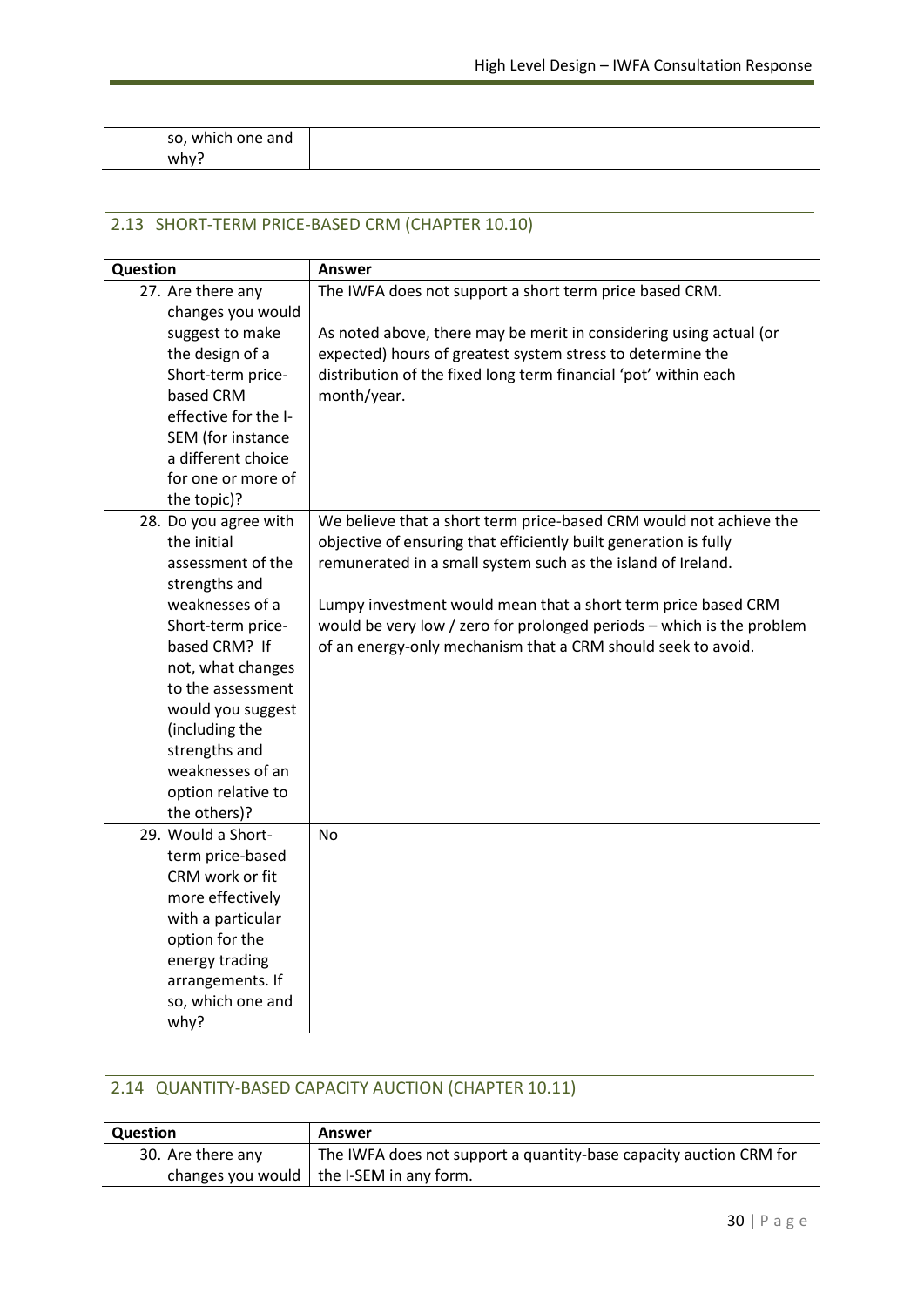| suggest to make<br>the design of a<br>Quantity-based<br><b>Capacity Auction</b><br>CRM effective for<br>the I-SEM (for<br>instance a<br>different choice for<br>one or more of the<br>topic)?                                                                                                                     |                                                                                                                                                                                                                                                                                                                                                                                                                                                                                                                                                                                                                                                                                                                                                                                                                                                                                                                                                      |
|-------------------------------------------------------------------------------------------------------------------------------------------------------------------------------------------------------------------------------------------------------------------------------------------------------------------|------------------------------------------------------------------------------------------------------------------------------------------------------------------------------------------------------------------------------------------------------------------------------------------------------------------------------------------------------------------------------------------------------------------------------------------------------------------------------------------------------------------------------------------------------------------------------------------------------------------------------------------------------------------------------------------------------------------------------------------------------------------------------------------------------------------------------------------------------------------------------------------------------------------------------------------------------|
| 31. Do you agree with<br>the initial<br>assessment of the<br>strengths and<br>weaknesses of a<br>Quantity-based<br><b>Capacity Auction</b><br>CRM? If not, what<br>changes to the<br>assessment would<br>you suggest<br>(including the<br>strengths and<br>weaknesses of an<br>option relative to<br>the others)? | A quantity-base capacity auction CRM would under remunerate wind<br>generation and distort the energy market.<br>Variable wind generation would not be able to participate in a CRM<br>auction of this sort. IWFA members would not be able to bear, or<br>manage, the delivery risk associated with penalties that are implicit in<br>such a scheme - because we cannot predict wind availability with<br>sufficient confidence. This does not mean, however, that wind<br>generation should not receive capacity payments. As noted above, in<br>an energy-only system, the energy price would rise at times of system<br>stress and all generators who generate at those times would receive<br>the higher payment. This would ensure that efficient plant is properly<br>remunerated. A quantity-base capacity auction CRM would not,<br>therefore, be an efficient alternative, and would discriminate against<br>wind generators unreasonably. |
| 32. Would a Quantity-<br>based Capacity<br><b>Auction CRM work</b><br>or fit more<br>effectively with a<br>particular option<br>for the energy<br>trading<br>arrangements. If<br>so, which one and<br>why?                                                                                                        | <b>No</b>                                                                                                                                                                                                                                                                                                                                                                                                                                                                                                                                                                                                                                                                                                                                                                                                                                                                                                                                            |

# 2.15 QUANTITY-BASED CAPACITY OBLIGATION (CHAPTER 10.12)

| <b>Question</b>       | Answer                                                            |
|-----------------------|-------------------------------------------------------------------|
| 33. Are there any     | The IWFA does not support a quantity-base capacity obligation CRM |
| changes you would     | for the I-SEM in any form.                                        |
| suggest to make       |                                                                   |
| the design of a       |                                                                   |
| Quantity-based        |                                                                   |
| Capacity              |                                                                   |
| <b>Obligation CRM</b> |                                                                   |
| effective for the I-  |                                                                   |
| SEM (for instance     |                                                                   |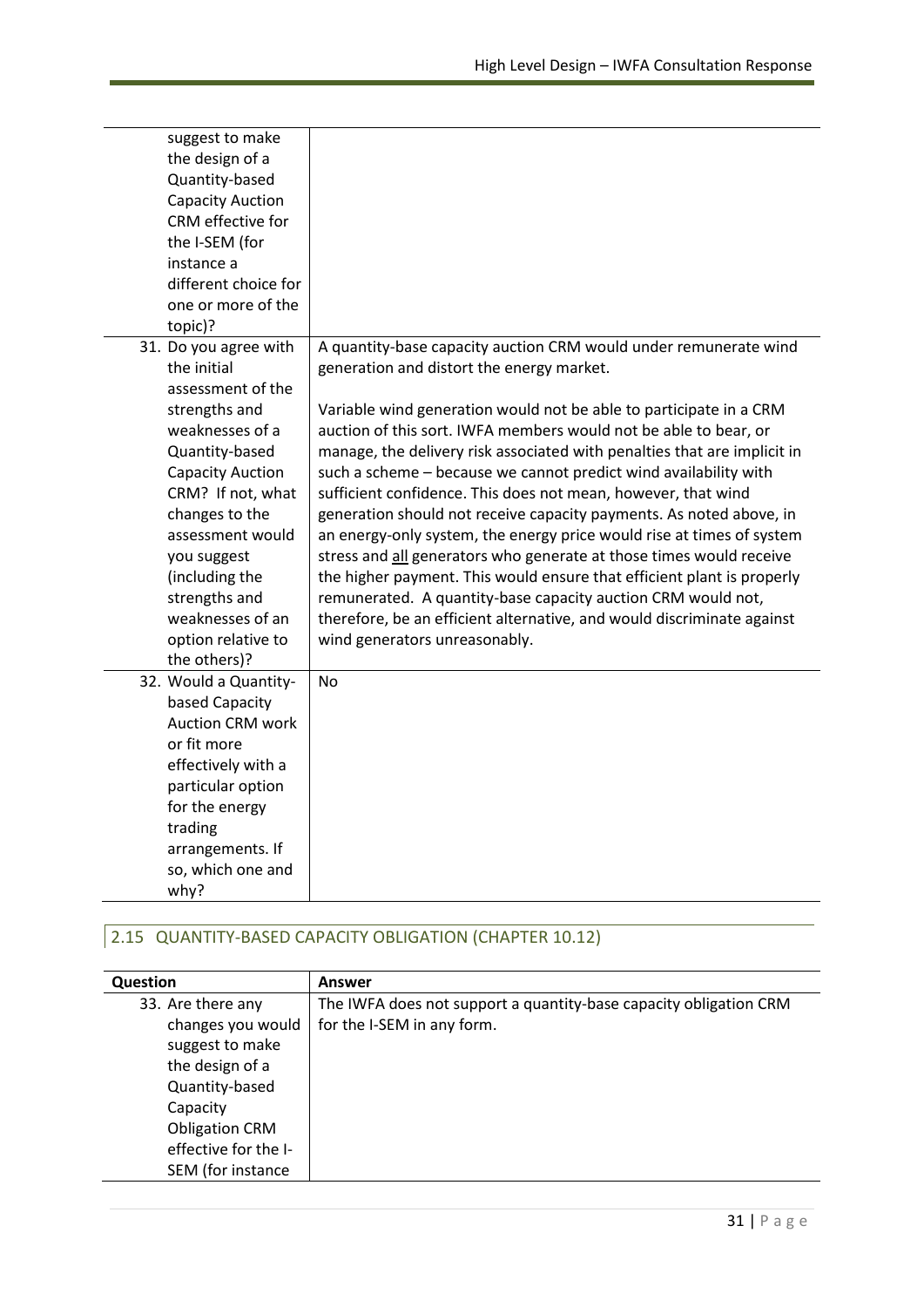| a different choice                                                                                                                                                                                                                                                                |                                                                                                                                                                                                                                                                                                                                                                                                                                                                                                                                                                                                                                                                                                                                                                                                                                                                                        |
|-----------------------------------------------------------------------------------------------------------------------------------------------------------------------------------------------------------------------------------------------------------------------------------|----------------------------------------------------------------------------------------------------------------------------------------------------------------------------------------------------------------------------------------------------------------------------------------------------------------------------------------------------------------------------------------------------------------------------------------------------------------------------------------------------------------------------------------------------------------------------------------------------------------------------------------------------------------------------------------------------------------------------------------------------------------------------------------------------------------------------------------------------------------------------------------|
| for one or more of                                                                                                                                                                                                                                                                |                                                                                                                                                                                                                                                                                                                                                                                                                                                                                                                                                                                                                                                                                                                                                                                                                                                                                        |
| the topic)?                                                                                                                                                                                                                                                                       |                                                                                                                                                                                                                                                                                                                                                                                                                                                                                                                                                                                                                                                                                                                                                                                                                                                                                        |
| 34. Do you agree with<br>the initial<br>assessment of the<br>strengths and<br>weaknesses of a<br>Quantity-based<br>Capacity<br><b>Obligation CRM?</b><br>If not, what<br>changes to the<br>assessment would<br>you suggest<br>(including the<br>strengths and<br>weaknesses of an | We have the same objections to a capacity obligation scheme as a<br>capacity auction scheme.<br>A quantity-base capacity obligation CRM would under remunerate<br>wind generation and distort the energy market.<br>Variable wind generation would not be able to participate in a CRM<br>obligation scheme of this sort. IWFA members would not be able to<br>bear, or manage, the delivery risk associated with penalties that are<br>implicit in such a scheme - because we cannot predict wind availability<br>with sufficient confidence. This does not mean, however, that wind<br>generation should not receive capacity payments. As noted above, in<br>an energy-only system, the energy price would rise at times of system<br>stress and all generators who generate at those times would receive<br>the higher payment. This would ensure that efficient plant is properly |
| option relative to<br>the others)?                                                                                                                                                                                                                                                | remunerated. A quantity-base capacity obligation CRM would not,<br>therefore, be an efficient alternative, and would discriminate against<br>wind generators unreasonably.                                                                                                                                                                                                                                                                                                                                                                                                                                                                                                                                                                                                                                                                                                             |
| 35. Would a Quantity-<br>based Capacity<br><b>Obligation CRM</b><br>work or fit more<br>effectively with a<br>particular option<br>for the energy<br>trading<br>arrangements. If<br>so, which one and<br>why?                                                                     | <b>No</b>                                                                                                                                                                                                                                                                                                                                                                                                                                                                                                                                                                                                                                                                                                                                                                                                                                                                              |

### 2.16 CENTRALISED RELIABILITY OPTIONS (CHAPTER 10.14)

| Question                  | Answer                                                             |
|---------------------------|--------------------------------------------------------------------|
| 36. Are there any         | The IWFA does not support a Centralised Reliability Option CRM for |
| changes you would         | the I-SEM in any form.                                             |
| suggest to make           |                                                                    |
| the design of a           |                                                                    |
| Centralised               |                                                                    |
| <b>Reliability Option</b> |                                                                    |
| CRM effective for         |                                                                    |
| the I-SEM (for            |                                                                    |
| instance a                |                                                                    |
| different choice for      |                                                                    |
| one or more of the        |                                                                    |
| topic)?                   |                                                                    |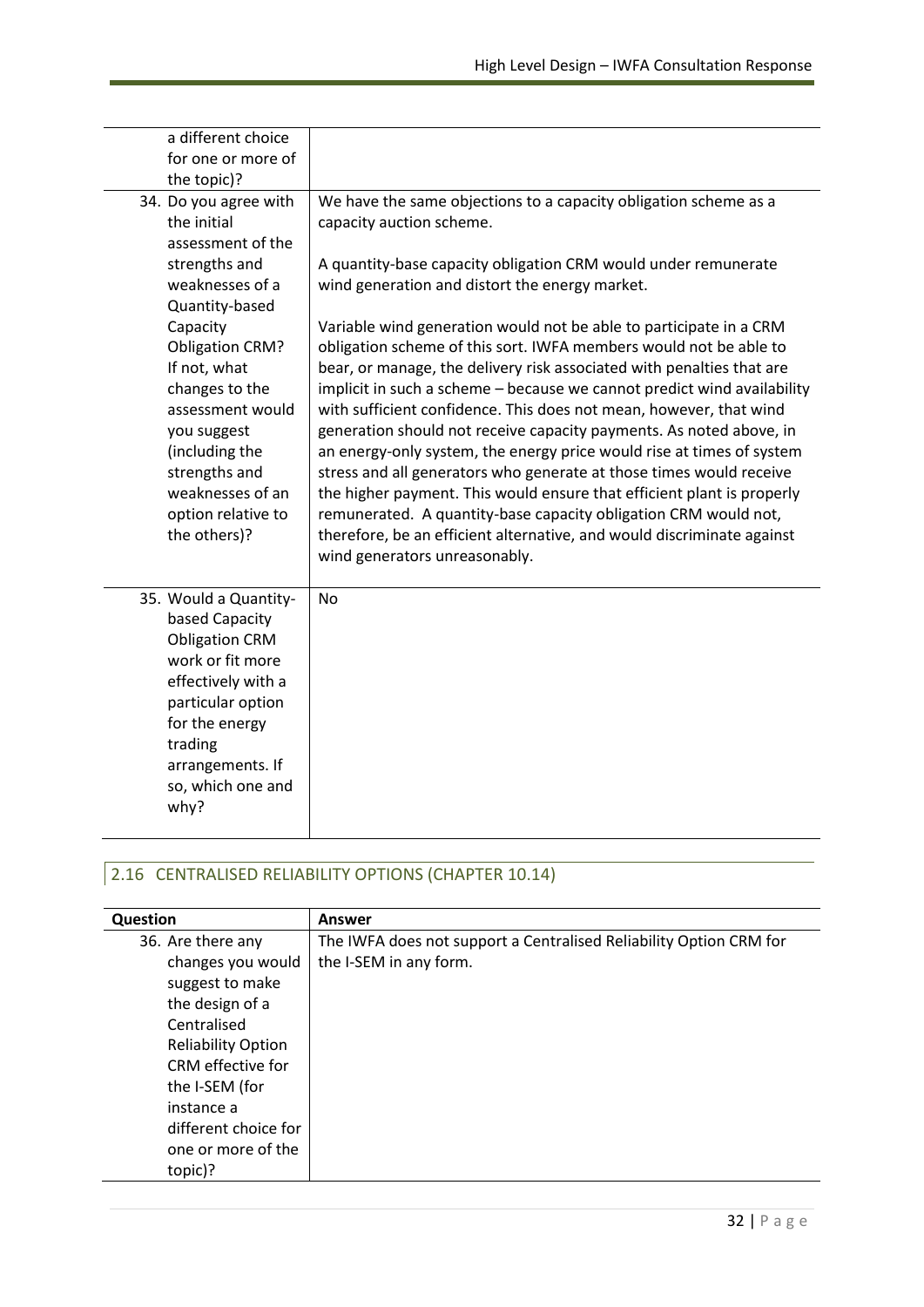| 37. Do you agree with<br>the initial<br>assessment of the<br>strengths and<br>weaknesses of a                                                                                                        | This option does not appear, to the IWFA, to achieve the desired<br>objective of supplementing the income of generators when, on a small<br>system, there will be prolonged periods of capacity surplus due to<br>lumpy investment.                                                                                                                                |
|------------------------------------------------------------------------------------------------------------------------------------------------------------------------------------------------------|--------------------------------------------------------------------------------------------------------------------------------------------------------------------------------------------------------------------------------------------------------------------------------------------------------------------------------------------------------------------|
| Centralised<br><b>Reliability Option?</b><br>If not, what<br>changes to the<br>assessment would                                                                                                      | An auction of Reliability Options would attract very little (if any)<br>additional income for generators if (following addition of a lumpy<br>generation investment to the system) expected system margins are<br>high. This is precisely the same position that generators would be in in<br>an energy-only market. The Centralised Reliability Option appears to |
| you suggest<br>(including the<br>strengths and<br>weaknesses of an<br>option relative to<br>the others)?                                                                                             | provide no benefit as a CRM over-and-above relying solely on an<br>energy-only market mechanism - and would result in under-<br>investment in generation capacity by generators in order to keep the<br>system tight (and hence Reliability Option fees high).                                                                                                     |
| 38. Would a<br>Centralised<br><b>Reliability Option</b><br>work or fit more<br>effectively with a<br>particular option<br>for the energy<br>trading<br>arrangements. If<br>so, which one and<br>why? | No                                                                                                                                                                                                                                                                                                                                                                 |

# 2.17 DECENTRALISED RELIABILITY OPTIONS (CHAPTER 10.15)

| Question                  | Answer                                                               |
|---------------------------|----------------------------------------------------------------------|
| 39. Are there any         | The IWFA does not support a Decentralised Reliability Option CRM for |
| changes you would         | the I-SEM in any form.                                               |
| suggest to make           |                                                                      |
| the design of a           |                                                                      |
| Decentralised             |                                                                      |
| <b>Reliability Option</b> |                                                                      |
| CRM effective for         |                                                                      |
| the I-SEM (for            |                                                                      |
| instance a                |                                                                      |
| different choice for      |                                                                      |
| one or more of the        |                                                                      |
| topic)?                   |                                                                      |
| 40. Do you agree with     | We have the same objections to a Decentralised Reliability Option    |
| the initial               | CRM as we do to a Centralised Reliability Option scheme. Our concern |
| assessment of the         | does not relate to the mechanism by which the Options are sold, but  |
|                           |                                                                      |